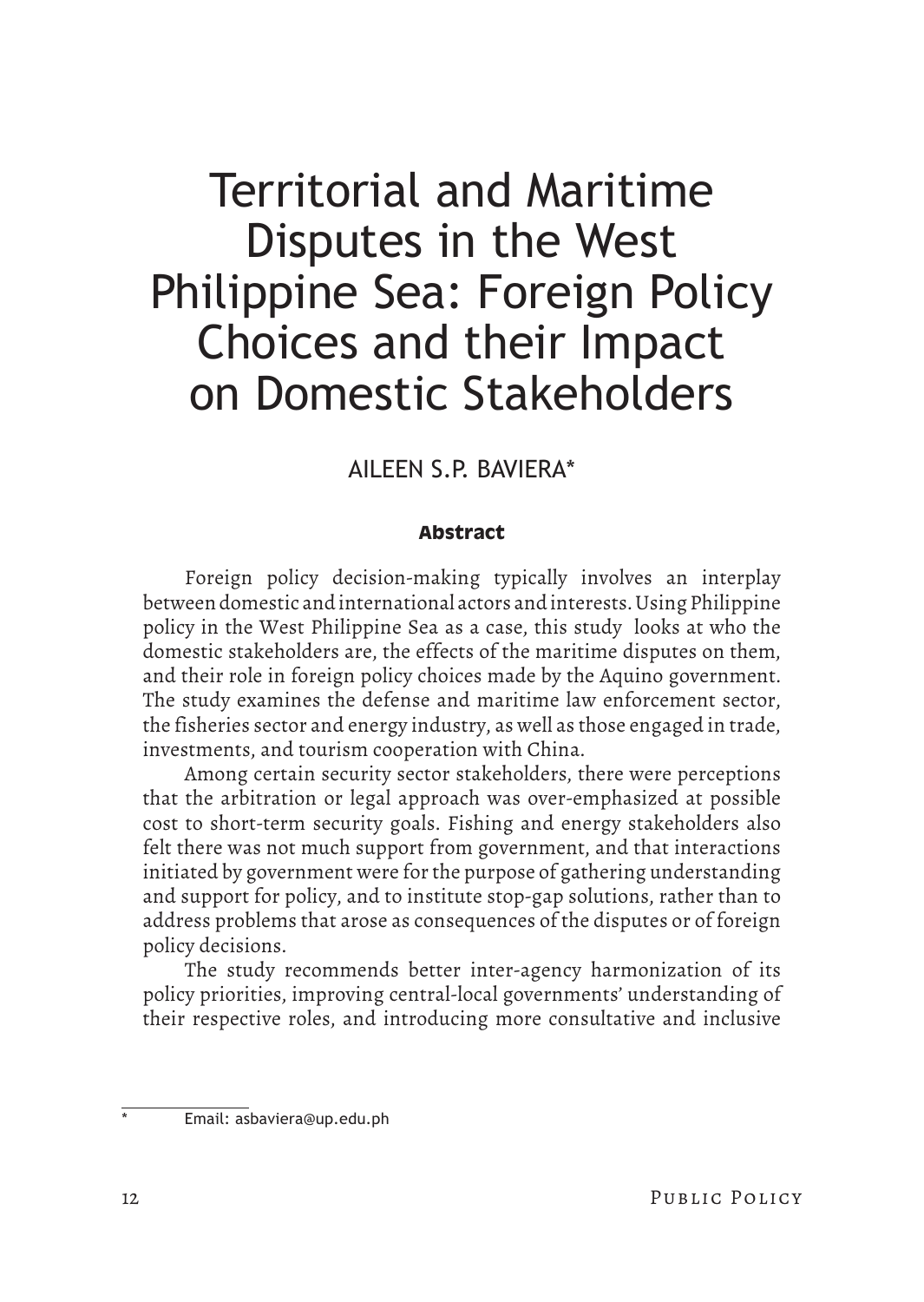decision-making processes involving non-state stakeholders, in order to improve policy coherence.

Apart from defense of sovereignty and territorial integrity, development diplomacy based on domestic stakeholders' interests and needs should be placed front and center of the next stage of Philippine statecraft on the West Philippine Sea issue, whether through bilateral negotiations with China or regional cooperation or both. Law and diplomacy will remain instruments rather than ends in themselves, and the objectives of our foreign policy will remain security of the state, welfare of the people, peace in the region. $^1$ 

*Keywords*: foreign policy decision making, arbitration, domestic stakeholders, security, Philippines-China economic relations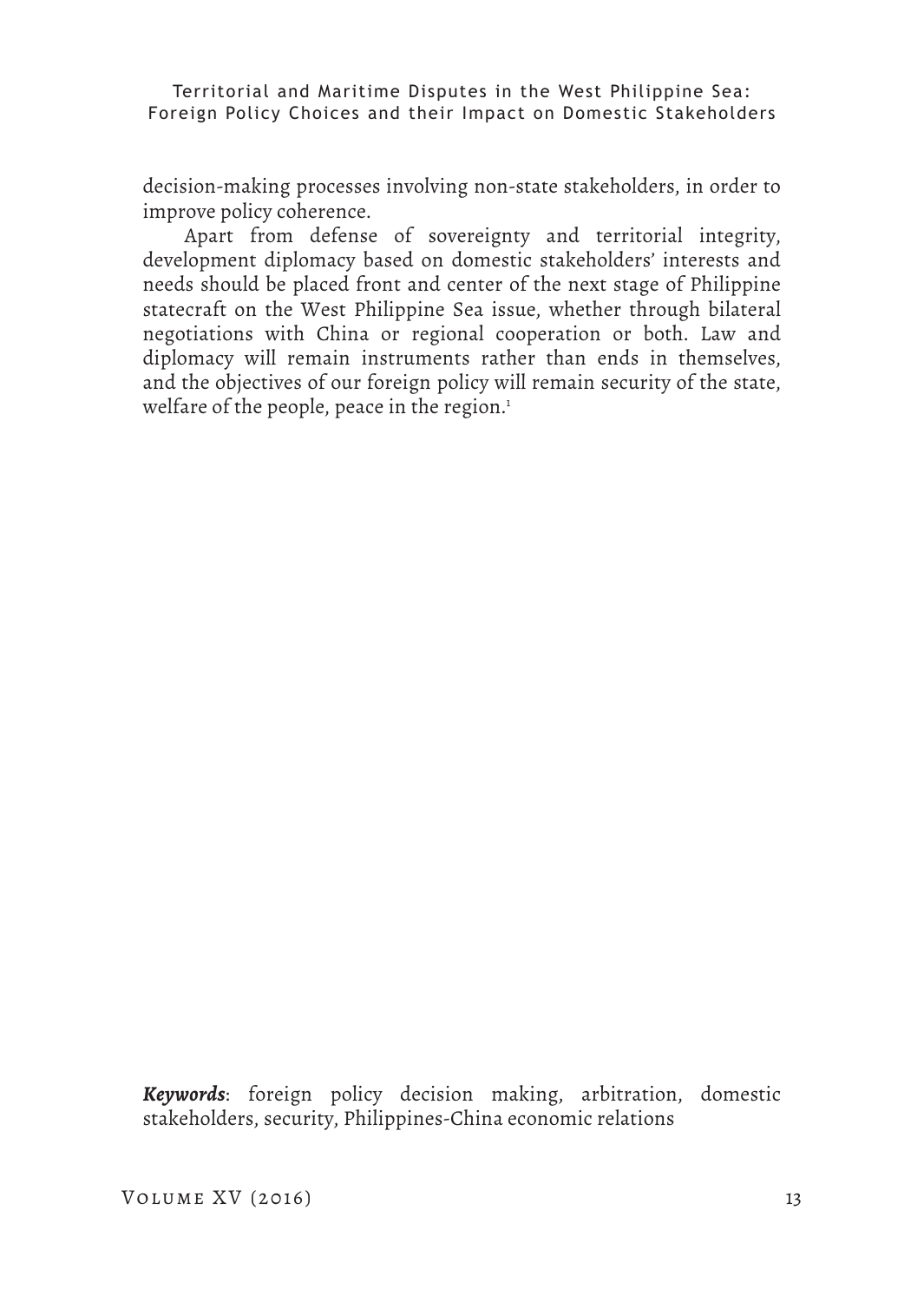### **Introduction**

Foreign policy decision-making typically involves an interplay between domestic and international considerations. Putnam (1988) explained this well in his study of international negotiations as a two-level game, with negotiators trying to reach an agreement with the other party while simultaneously under pressure from domestic stakeholders. In most cases, a negotiator's hand is determined by the positions of interest groups on the home front, which may even be strongly opposed to each other. This can happen to not only one but both parties conducting negotiations, thus affecting negotiation outcomes.

This depiction of negotiations by Putnam has become a frequently used metaphor for a country's foreign policy decision-making and international interactions, broadly speaking.The ideal foreign policy decision-making process assumes rational choice to be the basis of decisions and, in order to have optimal outcomes, such a process includes consideration not only of the preferences of the decisionmaker but of some notion of "national interest" as well as the positions of major domestic stakeholders. In the Philippines, do domestic stakeholders play an important role in the shaping of foreign policy? Who are the domestic stakeholders in the first place and how are they affected by what goes on between the Philippines and other countries? The territorial and maritime disputes in the South China Sea (SCS) provide us an important case from which to draw insights into these questions.

In recent years, the struggle over sovereignty claims in the South China Sea have become quite central to Southeast Asian regional affairs, driven by increasing competition for the ocean's resources among fast-growing regional states, the rise of China's capabilities and influence, and geopolitical rivalry between the US and China. While the disputes can be traced back to the 1940s, pressure on the Philippines from China as the most powerful and assertive claimant began in the mid-1990s with the Panganiban Reef (Mischief Reef) incident, and escalated especially since the 2012 Panatag Shoal (Scarborough Shoal; Bajo de Masinloc) standoff. The latter incident occurred under the shadow of the United States' "pivot to Asia" or "rebalance" policy, which China saw as being directed at it. The Philippines, being a close treaty ally of the US, was perceived by China as being instrumental to this "rebalance" through its recruitment of US support in its determined pushback against China in the South China Sea.

From the Philippines' perspective, on the other hand, its main worries in the South China Sea included the looming prospects of energy supply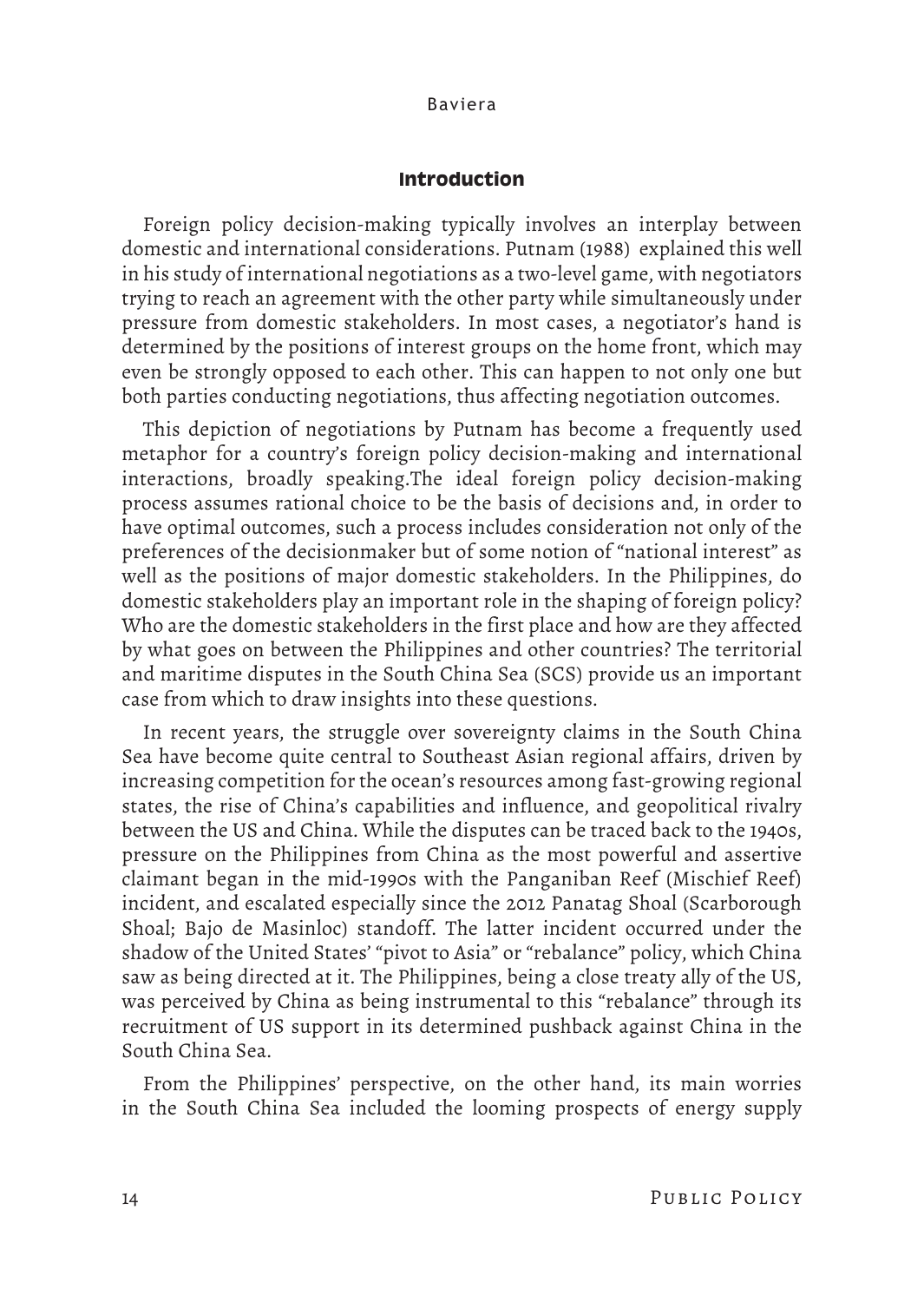shortages (with its promising Reed Bank fields overlapping disputed areas); overfishing, illegal fishing and environmental damage to surrounding reefs. These were aggravated by China's encouragement of its local fishers to operate in contested areas, and its own weak external defense capabilities in the face of recent remarkable boosts in China's maritime power. Thus, among the key concerns of the government of Benigno S. Aquino III had been how to secure the country's sovereign rights to fisheries and hydrocarbons in its exclusive economic zone (EEZ) as granted under the United Nations Convention on the Law of the Sea (UNCLOS); how to draw international support for its economic and security interests; and how to properly manage the disputes to avoid conflict with China s well as other claimant parties.

Under the watch of Aquino and his Secretary of Foreign Affairs Albert del Rosario, this issue animated our diplomacy with the big powers (China and the US), with ASEAN, with the United Nations, and with other countries of the Asia Pacific and beyond. The Philippine positions did not only reflect goals such as access to resources or security against external armed threat; the calls for a rules-based order were also being projected by the Aquino government as expressions of the values and identity of the Filipino people.

By the end of Aquino's tenure, particularly as a consequence of his government's filing for international arbitration to seek support for its maritime entitlements against China, the Philippines'SCS narrative had become one of Manila's David fighting Beijing's Goliath, with David upholding "right" against "might." To some extent, how other countries aligned themselves with the Philippine position became the standard by which the Aquino government identified friend or foe.

Under Aquino, the Philippines called on its traditional military ally the United States to help provide deterrence against Chinese assertiveness and to beef up the capability of its own decrepit defense forces to manage external threats. An Enhanced Defense Cooperation Agreement was signed in April 2014 allowing America access to Philippine military facilities for logistics support, military exercises, and pre-positioning of equipment. The level of U.S. support, however, remained modest and carefully designed so as not to encourage the Philippines to provoke China. U.S. allies—Japan, Australia, and South Korea—also provided assistance in relation to maritime security enhancement and maritime domain awareness.

Within ASEAN, Philippine efforts to generate solidarity against China's encroachments had very little success, as countries that were greatly dependent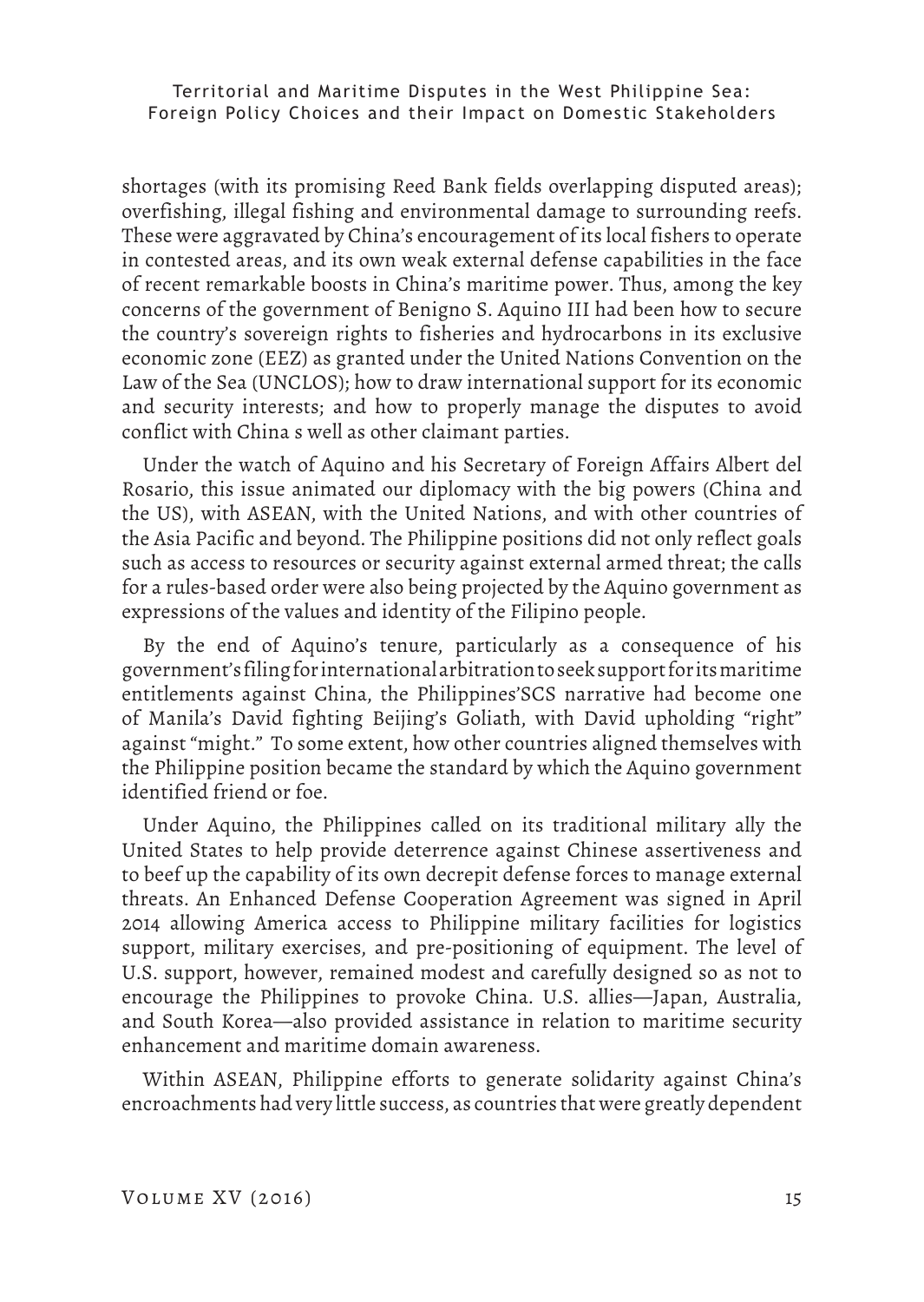on China could not be persuaded, while others chose to remain neutral with respect to the territorial disputes or cautious towards Manila's confrontational approach, despite their own misgivings about China's push into the SCS.

Aquino's resort to arbitration was vindicated by a decisive legal victory, with the arbitral tribunal declaring China's expansive nine-dash line claim as being without validity in law or historical fact while upholding the Philippines' rights in its EEZ. The successor government of President Rodrigo Duterte, which has clearly indicated its desire for good relations with China, now faces the even greater challenge of persuading China to accept this ruling, after China had vowed non-participation in the abritration process since it began in January 2013 and expressed its complete rejection of the arbitration ruling announced on July 12, 2016.

# **Do Domestic Politics Matter?4**

This article does not examine the wisdom or effectivity of the foreign policy approaches that have been taken by the Philippines in its interactions with other countries on the SCS. Instead, it looks at who the domestic stakeholders are, the effects of the international disputes on them, and their role in foreign policy choices made by the Aquino government. Using Putnam's second level, or sub-state level, of analysis, it seeks to determine how foreign policy decisions reached at high levels are interpreted and implemented by domestic actors, and whether they have produced desired outcomes from the perspective of domestic stakeholders. Among the questions addressed are: Do domestic stakeholders matter in Philippine foreign policy? Are their voices heard by decision makers, and is foreign policy responsive to their needs and concerns? Are they sources of vulnerability, pressures, or support for foreign policy? What are the possible implications of the research findings for the future conduct of Philippine foreign policy?

The study maps out the domestic stakeholders–governmental as well as nongovernmental, national as well as local–in order to test the internal coherence of Philippine policy in relation to the maritime disputes. While acknowledging the importance of understanding the international relations dimension of the SCS disputes (Putnam's first level), this study instead explores the domestic socioeconomic, political, security, environmental, and other concerns of the country that are assumed to be among the drivers of foreign policy choices.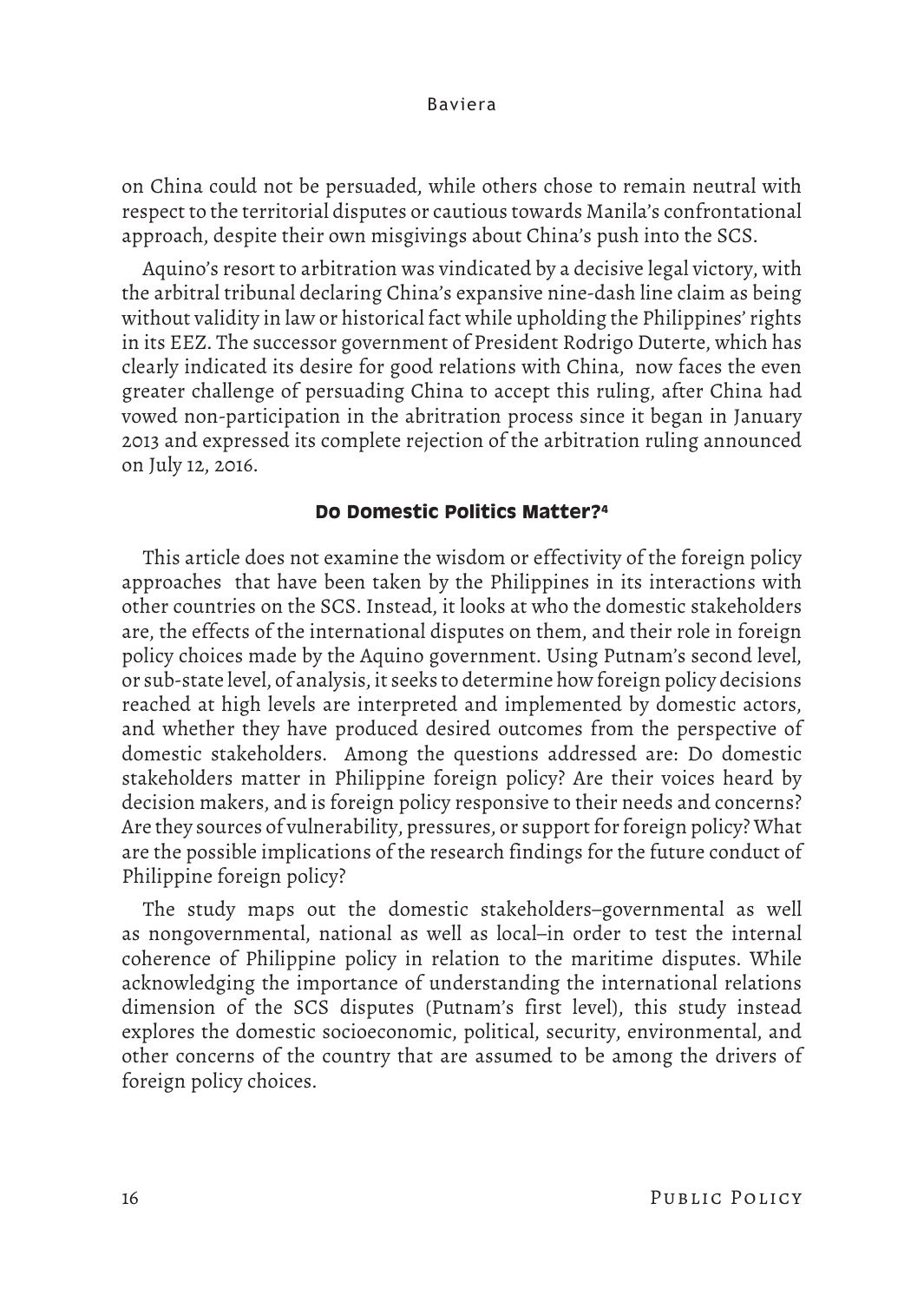The study relies on the following information sources: interviews with key respondents from stakeholder groups; focus group discussions and informal discussions with subject matter experts; news reports; and speeches, reports, field notes, and other documents provided by key informants. Stakeholders were identified based on the extent of their involvement in the recent disputes involving the Panatag Shoal, Kalayaan Islands, and Reed Bank. Rather than focusing on individuals, stakeholders are defined as sectoral groups or organizations with shared interests.

The study was undertaken in a somewhat polarized atmosphere where expressing criticism of the Philippine government's policy toward China was considered by government to be a disloyal and unpatriotic act, in some cases possibly even serving the interests of the "adversary". Thus, many of the interviews were done on a non-attribution basis, and most of the discussions were held under Chatham House rules. This is the reason why some of the key data and insights that are reflected in the paper have no attribution to sources of information.

Simply defined, "domestic stakeholders" in Philippine foreign policy on the West Philippine Sea disputes are sectoral groups (e.g., fisheries sector, oil and gas sector, scientific community) and organizations or institutions (e.g., Philippine Coast Guard, Zambales local government) who have an interest in the maritime disputes and can affect or be affected by foreign policy decisions, behavior, and outcomes pertaining to the disputes.

They themselves may or may not directly participate in the foreign policy choices, but their primary role as stakeholder involves being on the receiving end of policy choices made by other decisionmakers.

Stakeholders were initially classified into three large groups: governmental, private sector, and civil society, with further subdivisions as illustrated in Figure 2.

The next section summarizes the assessments and concerns of selected stakeholders on the West Philippine Sea disputes regarding how foreign policy choices made by the government impact upon them.

# **Defense and Maritime Law Enforcement Frontliners**

The West Philippine Sea disputes arise from the country's overlapping territorial and maritime jurisdiction claims with those of other countries. Thus, the organs of government tasked to defend those claims, protect sovereignty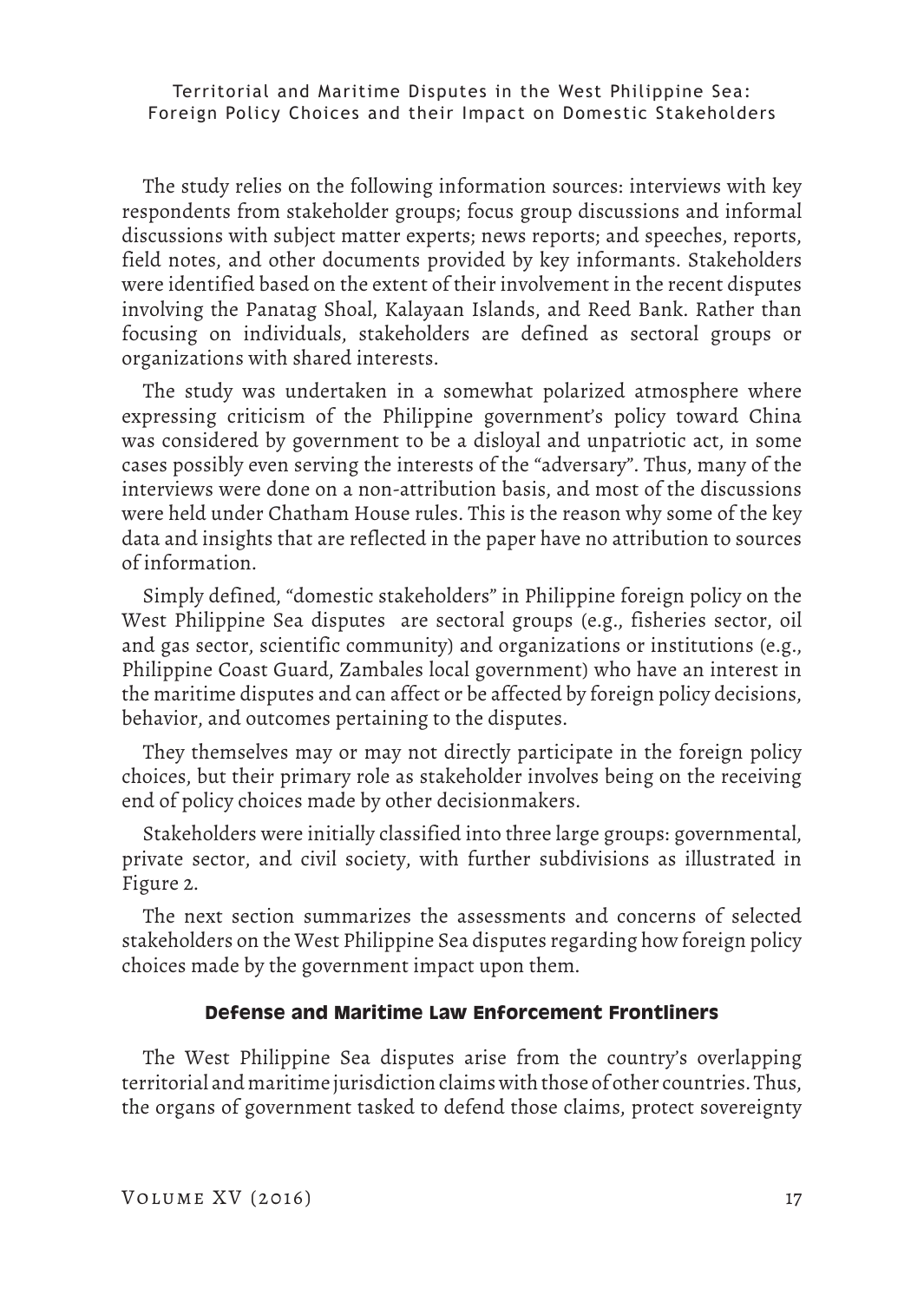

**Figure 1. Foreign policy choices as two-level games**

and territorial integrity, and assert control and jurisdiction over claimed areas are the frontliners in the implementation of foreign policy decisions. These are the Philippine Navy, the Philippine Coast Guard, Bureau of Fisheries and Aquatic Resources, and the Philippine National Police-Maritime Group.Their mandates extend to the areas identified under PD 1596 (Kalayaan Island Group) and the Philippine EEZ (which includes Panatag Shoal), potentially pitting them against foreign counterparts, including the far more capable Chinese. While they do have their specific mandates, collectively they are tasked to cooperate in dealing with maritime threats and challenges, which may range from illegal entry and illegal fishing to the unauthorized presence of foreign civilian or military vessels.

Perhaps most important among the concerns expressed by these stakeholders was that the maritime and territorial disputes have been treated mainly as a legal and diplomatic issue rather than prioritized as a security or law enforcement concern. For instance, the focus of governmental action has been on seeking legal clarity such as through measures for determination of baselines, harmonization of domestic laws with UNCLOS, and filing the arbitration case against China for the recognition of Philippine sovereign rights in its EEZ. On the international front, Philippine diplomacy has emphasized the negotiation of regional cooperation pacts such as the ASEAN-China Declaration of Conduct (DOC) and the proposal for a legally binding ASEAN-China Code of Conduct on the South China Sea. These agreements lay out principles such as "peaceful settlement of disputes" and "self-restraint,"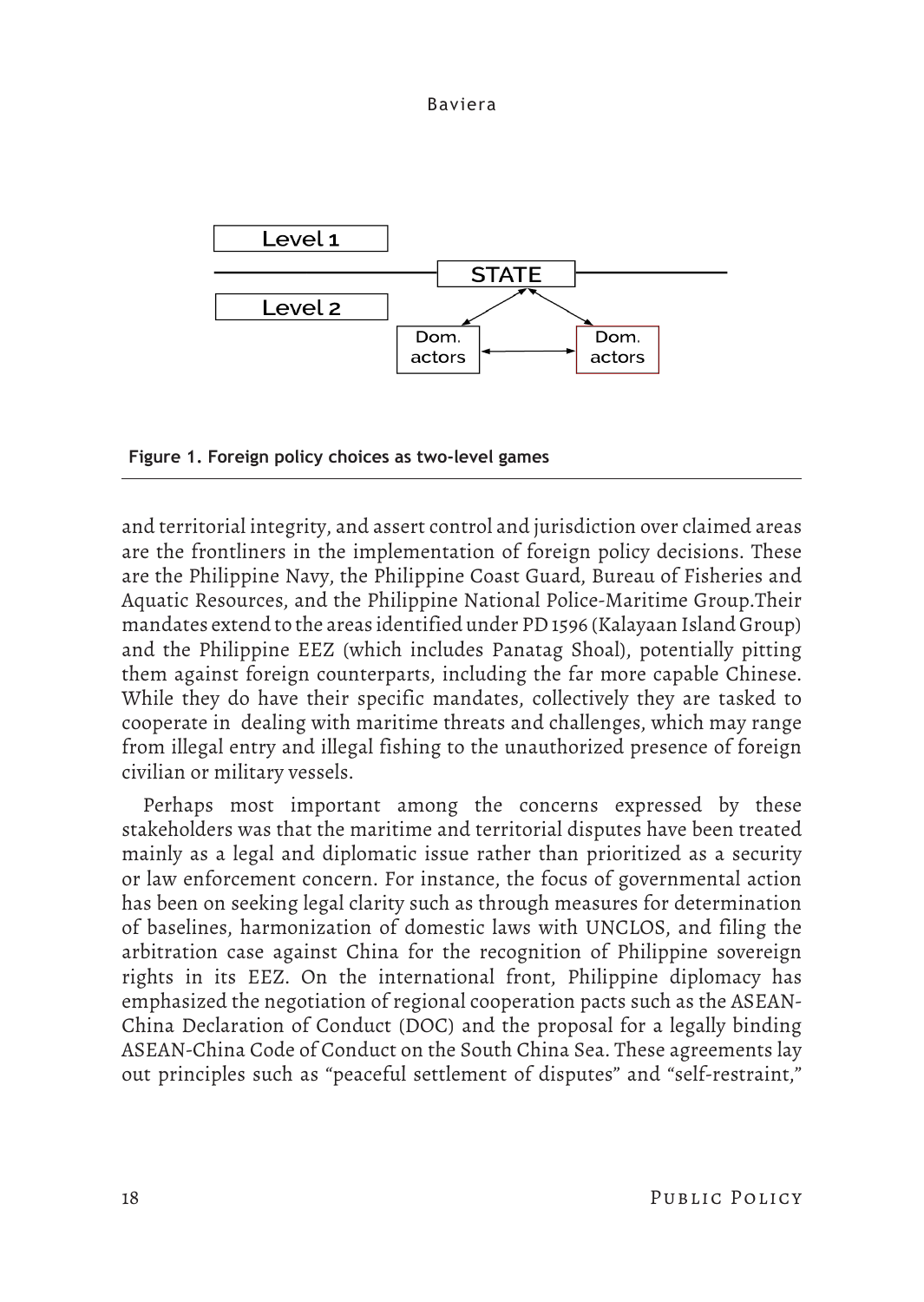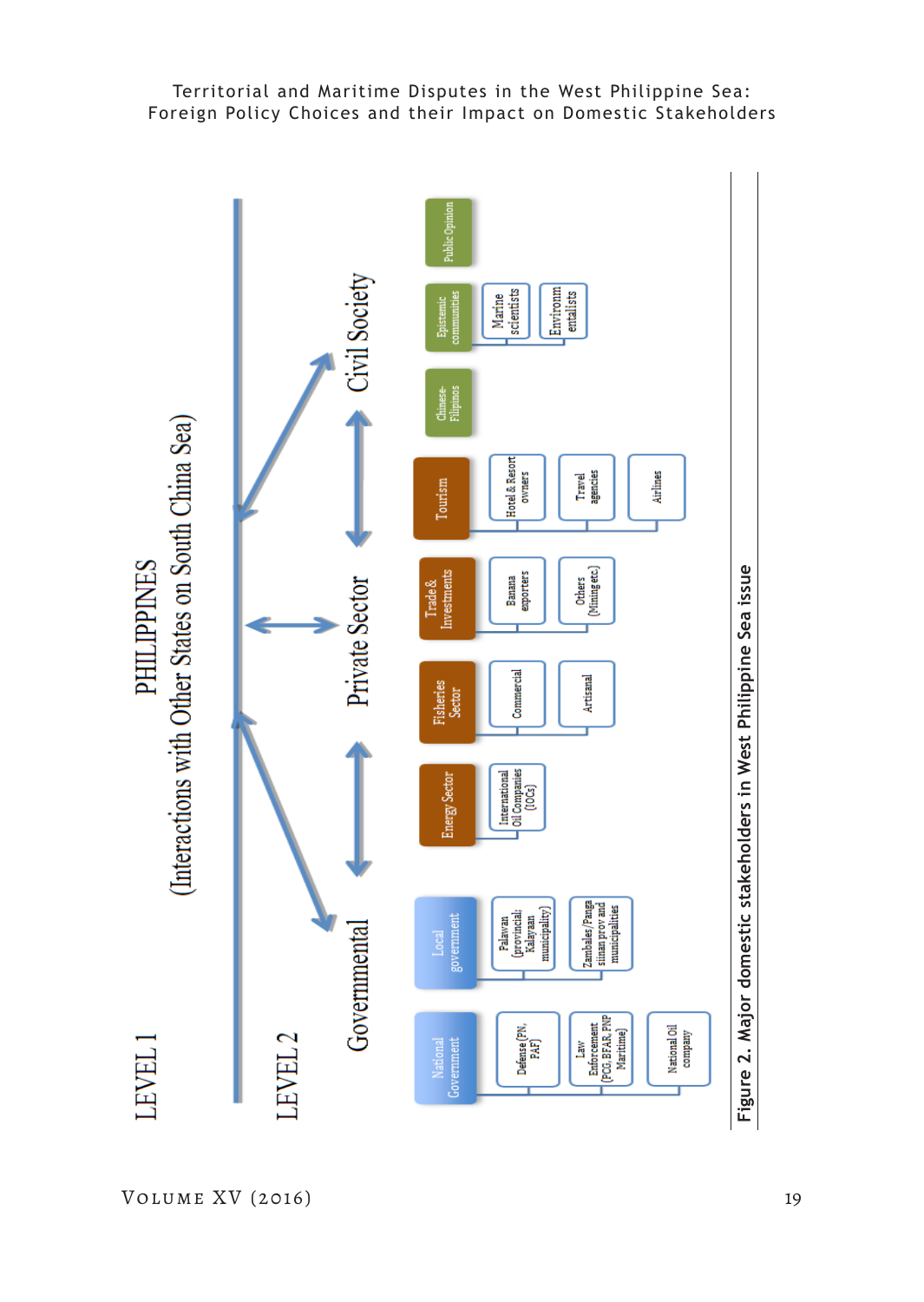but provide little operational guidance to defense and law enforcement units, given the various contingencies they encounter.

Although as early as 1994, the government had adopted a comprehensive policy framework called the National Marine Policy (which recognizes defense and maritime law enforcement as important functions), it appears that over the last two decades, the national government has done little to help improve capacities in these areas. The Department of Foreign Affairs had, since the 1990s, been designated to be the core of the development of marine policy because the immediate trigger at the time was the implementation of the UN Convention on the Law of the Sea, with emphasis on the international obligations of coastal states. While it has become clearer over time that the full implementation of UNCLOS requires interventions in development planning, marine resources management, and law enforcement, among others, the institutional arrangements for addressing the said concerns continued to be managed from within a foreign policy framing. Even when the salience of defense and maritime law enforcement concerns grew as the South China Sea disputes escalated over the last six years or so, an almost one-sided emphasis on diplomacy remained, which some stakeholders believe has been at the expense of instituting more pro-active programs for the country's defense and security. It was only with the establishment of the National Coast Watch System (NCWS) as "the central inter-agency mechanism for a coordinated and coherent approach on maritime issues and maritime security operations" that SCS policy making began to move outside of the DFA ambit, since the establishment of the NCWS led to the abolition of the DFA-led Commission on Maritime and Ocean Affairs.

What this translates to is that some representatives of frontline agencies charged with defense and law enforcement, who believe they bear the biggest responsibility and may have the most to lose in failing to execute their mandates, felt that they had been marginalized in the search for solutions. This "diplomacy versus defense/law enforcement" narrative is possibly not new or unique or surprising, as is bound to happen when different agencies' mandates do not converge. Nonetheless, it can result and has resulted in problems in policy cohesion.

The stakeholder concerns from this group generally revolve around the following:

• the lack of necessary means (physical assets, technical knowledge or skills, and systems) to undertake their missions more effectively;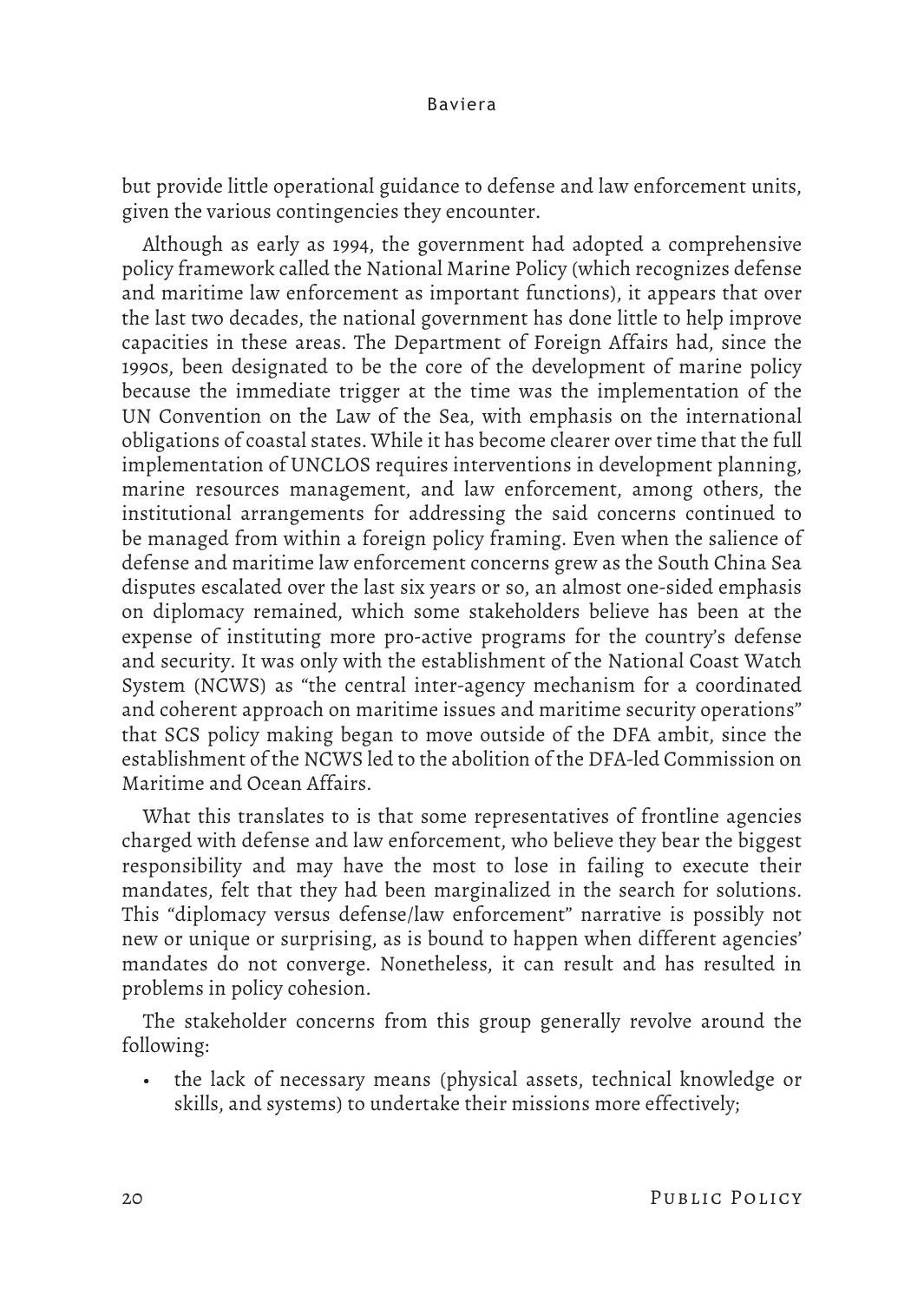- perceptions that they are constrained from performing their primary functions for fear of undermining the ongoing diplomatic and legal initiatives, particularly after the Panatag Shoal standoff and filing of the arbitration suit against China;
- the inadequacy of policy and immaturity of the maritime governance bureaucracy (e.g., the lack of guidance on policy and strategy; frequent reorganizations of agencies in charge of maritime affairs; slow progress in the development of the National Coast Watch Center after it was established, with turf battles adding to the confusion).

In addition, the ongoing transition in the mission of the Armed Forces of the Philippines from its focus on internal security to territorial defense entails a process of sorting out law enforcement, anti-insurgency, and external defense functions, and establishing coordinative arrangements among various institutions. Effective inter-agency cooperation is imperative in the maritime arena, where information sharing for maritime domain awareness is considered vital, and where there are far from adequate resources (e.g., "bottoms" or vessels) to ensure the safety of the entire archipelago, let alone control over zones of maritime jurisdiction such as the EEZ.

Applied to the disputed WPS, this confusion in the mission and geographic scope of Philippine military and law enforcement agencies is exacerbated by the transformation of the South China Sea into a so-called "grey zone"—a situation of neither pure peacetime nor actual armed conflict, but of contingencies over territory, sovereignty and maritime economic interests, where, for instance, both China's People's Liberation Army-Navy and its newly organized (and reportedly well-armed) Chinese Coast Guard, as well as other paramilitary groups, operate under unclear rules. Navies and Coast Guards the world over have developed protocols as well as rules of engagement in dealing with various situations that may occur when they traverse the oceans—rules that may differ if they are in high seas or within the legal jurisdiction of coastal states, or depending on whether there is a state of hostilities or peace. If the maritime areas are disputed, under what situations should the Philippine Navy be mobilized instead of the Coast Guard, and vice versa, given their separate mandates? The act of sending the Philippine Navy rather than the Coast Guard or BFAR as first responders in apprehending Chinese fishermen on Panatag Shoal—the incident that triggered the 2012 standoff between Manila and Beijing—has been criticized as inappropriate and needlessly provocative. Yet the Philippine Coast Guard, operating in this "grey zone," could also face uncertainties regarding applicable rules of engagement if it was first on the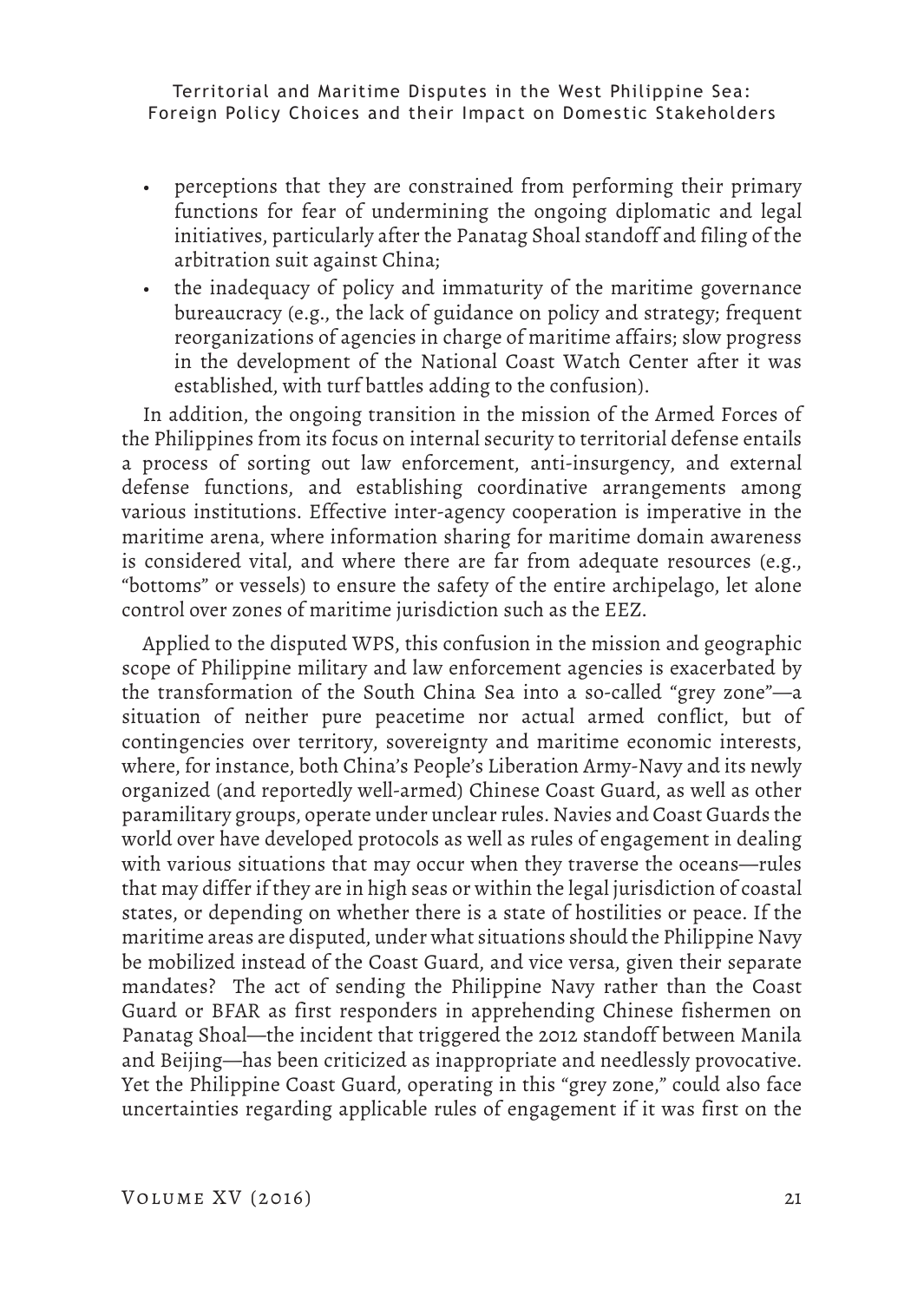scene and if it spots Chinese vessels, or if the Chinese Navy intervenes in its law enforcement operations.

Meanwhile, the "self-restraint" and "no provocation policy" adopted by the government has ostensibly led to high tolerance for foreign fishing presence (although some law enforcers drew the line at illegal fishing practices), while effectively discouraging Filipinos from proceeding with normal economic activities in its EEZ due to fears of Chinese retaliation. The policy reportedly prevented any physical improvements from being undertaken on Pag-asa or other Philippine-held features that may be misconstrued as provocations. Three foreign policy initiatives were specifically mentioned by stakeholders as having constraining effects on the performance of defense and law enforcement functions: the DOC, because of Paragraph 5, which called for "self-restraint in the conduct of activities that would complicate or escalate disputes"; the filing of the arbitration case, because—rightly or wrongly—of "sub judice" arguments; and the so-called Triple Action Plan of the DFA, which called for a moratorium on specific activities such as construction on occupied features. In the meantime, the defense and law enforcement agencies sometimes receive criticism for not doing their work, including from fisherfolk who were being prevented from fishing in disputed areas because their own government could not guarantee their safety.

Some frontliner stakeholders, on condition of anonymity, also cited policy weaknesses arising from the lack of coherent, well-coordinated crisis management mechanisms. This was most evident in the failure of the Aquino government to convene the National Security Council during the Panatag Shoal standoff, ostensibly for domestic political reasons. They also bemoaned the apparent lack of contingency planning or non-conduct of inter-agency war-gaming, especially considering the magnitude and frequency of actual exercises being undertaken by other claimant states.

On the other hand, some security stakeholders who were interviewed strongly supported the Aquino government's emphasis on the acquisition of new equipment, such as multi-role vessels and planes, and its greater efforts to develop and diversify security partnerships, although they considered these as long-term investments in capability building that were uncertain to be sustained. To complement the new vessel acquisitions of the Philippine Navy, the Coast Guard, and BFAR, the government had also begun to use satellite systems for monitoring activities in Philippine-claimed waters.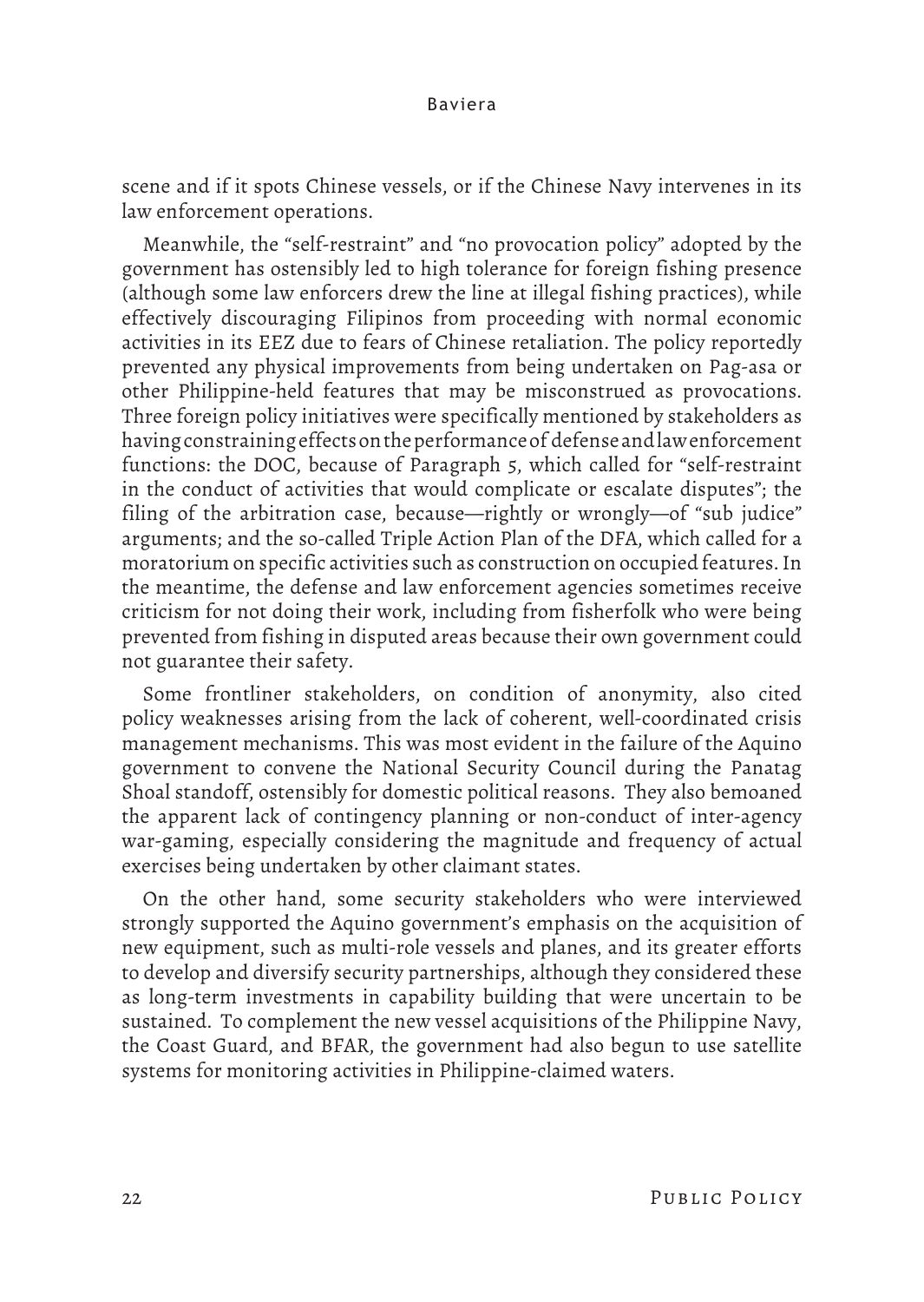Two respondents said that in order to avoid confusion and accidents occurring in disputed areas, high-level exchanges among defense and law enforcement experts and officials, both bilaterally with China as well as multilaterally, should have been undertaken. These exchanges could have been useful platforms for information gathering as well as confidence building, it was argued. One interviewee said that the volatility of the situation was a reason not to rely solely or even principally on the arbitration case. Instead, defense or naval diplomacy could still play an important role, especially for confidence building, for instance by working together on humanitarian assistance and disaster response (HADR).

# **Provincial and Municipal Governments**

The local constituencies affected by the maritime disputes include the municipality of Kalayaan—consisting of Philippine-claimed features in the Spratlys—in Palawan province, Masinloc in Zambales, Infanta in Pangasinan, and other places whose fishing and coastal communities draw their food and livelihood from Panatag Shoal and Kalayaan Islands.

Contrary to some expectations, the Palawan provincial government does not consider itself a major stakeholder in the disputes, despite the fact that Kalayaan Island Group (KIG) in the Spratlys is one of its municipalities. This may be due to a number of factors. Having been established originally as a military outpost and then only declared a municipality in 1978, KIG tends to be seen by provincial executives as beyond their own jurisdiction and exclusively the concern of the national government. Even now, KIG and Pag-asa Island



**Figure 3. Dual authority structure**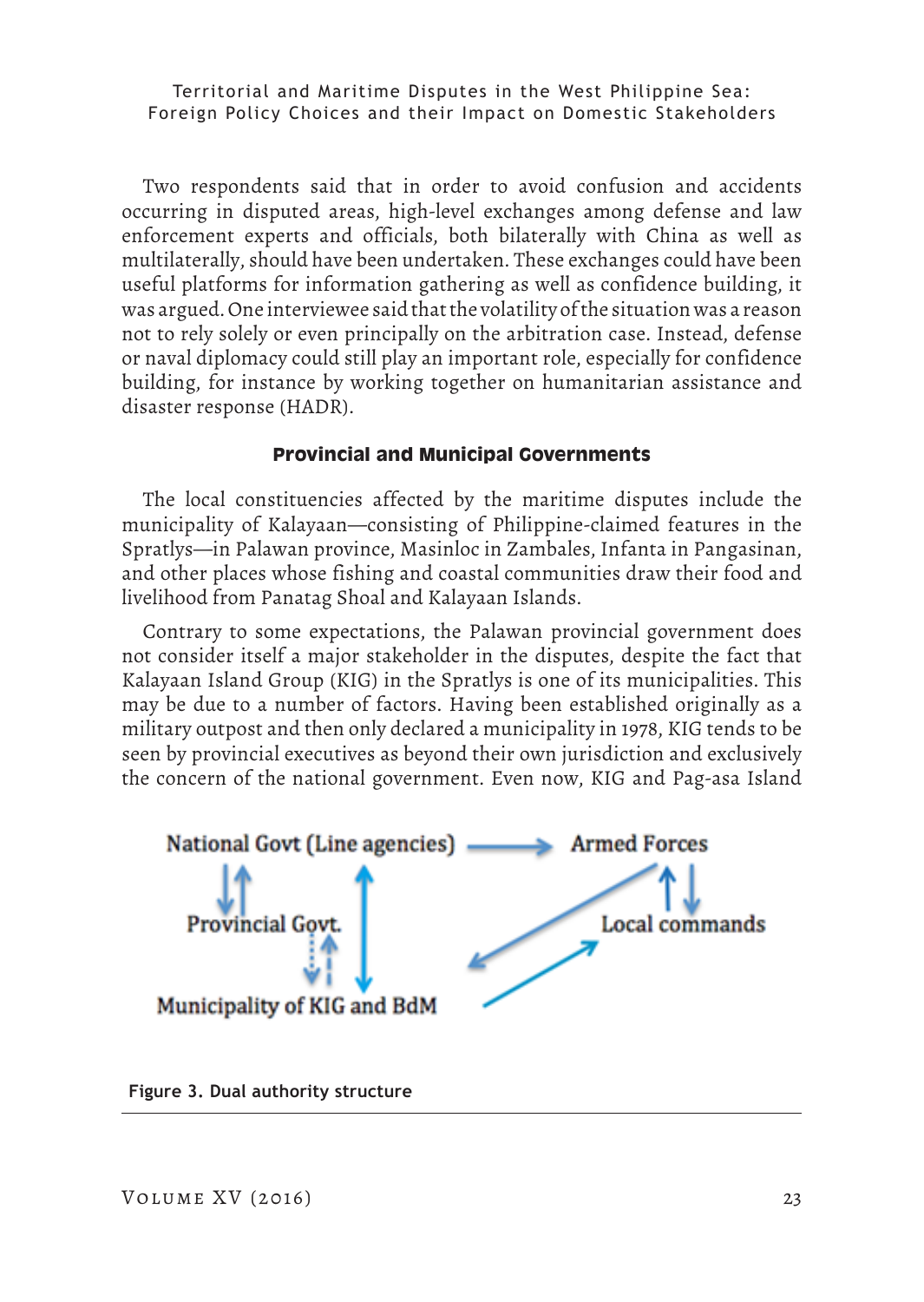have a dual governance structure, with the local Navy commander often playing the dominant role even as he sits side-by-side with municipal officials. With this unique and ambiguous authority structure, the role of the provincial government is not too clear.

KIG is moreover too remote to consider in the province's development planning, and it has to compete for attention with southern Palawan, which also remains underdeveloped. Whereas KIG is perceived to have generated economic benefits for the national government (particularly from the Malampaya gas fields) and for the large commercial fishing companies based in the provinces of Batangas, Navotas, Zambales, and Bataan, it has had little economic value for Palawan itself. The Palawan economy does not depend on KIG and thus far does not seem to be affected by the disputes. Palaweños even appear to have far greater interest in the Sulu Sea, including the Tubattaha Reef, than in the West Philippine Sea. Finally, KIG has a very small voting population, and is, therefore, of little interest to local politicians come election season.

As tensions escalated over China's efforts to block the Philippine Navy's repair and resupply activities on Ayungin (Second Thomas Shoal), KIG Mayor Eugenio Bitoonon became a key information source for foreign media and government analysts, and the "local face" of the conflict. In an interview for this project, he, however, decried how the provincial leaders did not take him seriously, nor did they support the development plans and programs he had for his tiny constituency, which consisted of a little over 300 people residing on Pag-asa Island. His initiative to establish a school for about 28 children living on Pag-asa was supported instead by the national government, and Coast Guard personnel stationed on the island served as volunteer teachers. Asked if he was ever brought into consultations and studies undertaken by the national government about the KIG, Mayor Bitoonon said he was not. He also expressed the view that the arbitration case (prior to resolution) was paralyzing all efforts to improve the facilities on Pag-asa Island.

Like their Palawan counterparts, Zambales provincial authorities also appeared to have taken little interest in the Panatag Shoal dispute, despite some of its coastal communities being greatly affected by Chinese control of its rich fishing grounds, and despite the proximity of the disputes to the strategically located Subic Bay. Other than Masinloc town mayor Desiree Edora, most local leaders remained quiet on this issue and deferred to the national government to find solutions to the problem. An additional consideration might have been the heavy involvement of Chinese investments in Zambales mining,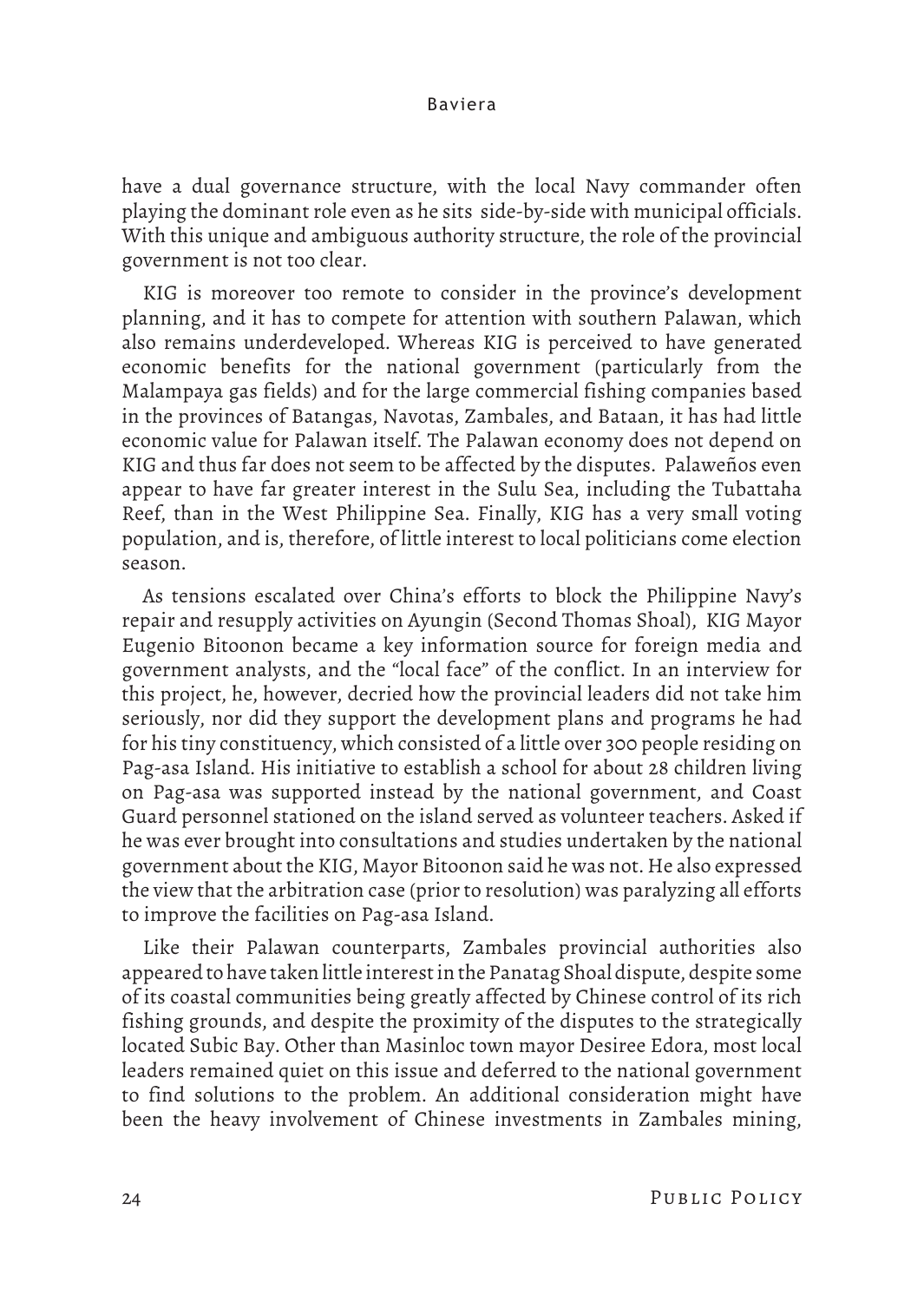another major industry, so that anti-Chinese sentiment was neutralized by countervailing economic interests.

In another example of poor coordination between national and local authorities, Zambales Governor Hermogenes Ebdane, Jr., a former police chief and also a former national security adviser, commissioned a Canadian surveillance company to set up a coastal monitoring system to detect vessel intrusions in his province, and imposed taxes on foreign ship owners. The latter was declared illegal because this was a function of the Marina and Coast Guard under the national government rather than of local executives.

Interestingly, Panatag Shoal had itself been the subject of an internal territorial dispute among the towns of Masinloc, Palauig, and Cabangan. On June 6, 2011 (prior to the 2012 standoff), Masinloc's claim to Panatag (which is marked in ancient Spanish maps as Bajo de Masinloc) was officially discussed by the provincial government, during which some board members even argued that they preferred to have the WPS international disputes resolved (among the countries) before endorsing any town's claim to the shoal. Other than this incident and the Chinese occupation in 2012, Panatag seems not to have figured prominently in the consciousness of provincial leaders.

The economic impact of the Panatag Shoal situation has been most directly felt by fishing communities not only of Masinloc but also of Subic and Sta. Cruz in Zambales, and Sual, Bolinao and Infanta in Pangasinan. Some fishermen have reportedly experienced direct threats from the Chinese Coast Guard, which rammed their boats or fired at them with water cannons. Fisherfolk families have been displaced from their traditional livelihood, and the BFAR, Coast Guard, and Navy have had to work with Masinloc Mayor Edora to assist in alternative livelihood and new skills training programs.

This lack of interest at the provincial level in the direct impact of the disputes on some constituencies is a vulnerability that may result in the public's disaffection with local leaders. In extreme cases, it may heighten the risk of victims taking matters into their own hands to challenge other claimant states through actions that may escalate tensions and later have foreign policy repercussions. An example would be the aborted plan of former marine captain Nicanor Faeldon to land on the shoal while the Panatag standoff was still taking place, as well as incidents of fishermen throwing fire-bombs (according to Chinese media reports) at a Chinese Coast Guard vessel.

Vulnerabilities may also arise when local government executives of frontline provinces take little interest in the broader foreign policy goals of the state.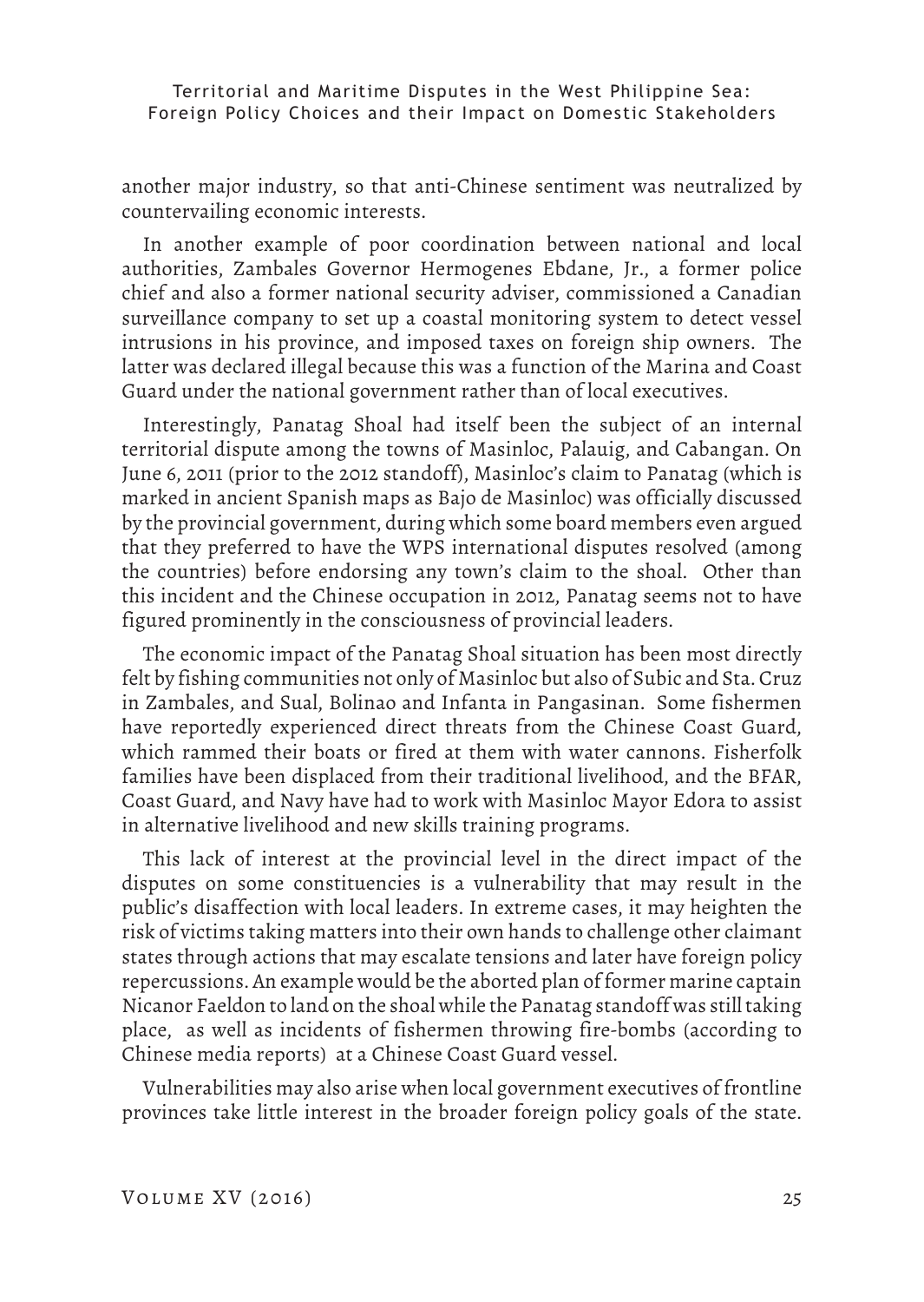After all, local officials have better access to local information, institutions, and resources that they can more quickly mobilize to prevent, address, or intercept situations on the ground even before these come to the attention of national government. Local executives can help compensate for the national government, which has routinely been criticized for its slow reaction time whenever faced with reports of specific incidents.

Aside from local Navy and Coast Guard personnel, local governments are another crucial link between the national government (including foreign policy decisionmakers) and direct stakeholders, such as fisherfolk and private fishing companies who in the SCS have had to make sacrifices for the sake of national sovereignty.

# **Fisherfolk Communities and Fishing Companies**

The SCS has been described as overfished or fully fished except for shallow areas near the Philippine coast, but it is likely that a substantial portion of the actual fish catch is unreported. Both commercial Filipino fishing companies as well as artisanal fishers have been active in the KIG and Panatag Shoal. From their reports, we know that the better fishing grounds are far from the main Philippine archipelago, but only big companies from Batangas, Zambales, Bataan, Navotas and Cebu have the capability to travel the distance. Artisanal fishers would opt to harvest sea cucumbers and other high-value items in nearer areas instead. The capture of endangered hawksbill sea turtles (pawikan) by Filipino fishers for sale to Chinese traders may also be a rampant practice.

However, one informant from a major commercial fishing company also on condition of anonymity—said that, contrary to government data, there were still rich fisheries in the SCS. Filipinos, he said, were "dehadong dehado" because not only did other countries take our fishing grounds, they would export their catch to us (e.g., galunggong, which only Filipinos eat because others consider it to be of low value). He said that since China's island construction activities started in 2013, they observed a sharp drop in their catch ("ang laki nang ibinaba ng volume"). They had also experienced harrassment near Investigator Shoal as early as 2011 from what appeared to be a Chinese navy ship (although the crew said they were Korean), and they know of others with similar experiences that remain unreported. The informant also said that they hope the Philippine government can extend protection. He recalled that during the Marcos administration, government would assist fishing companies by providing subsidies that would encourage them to go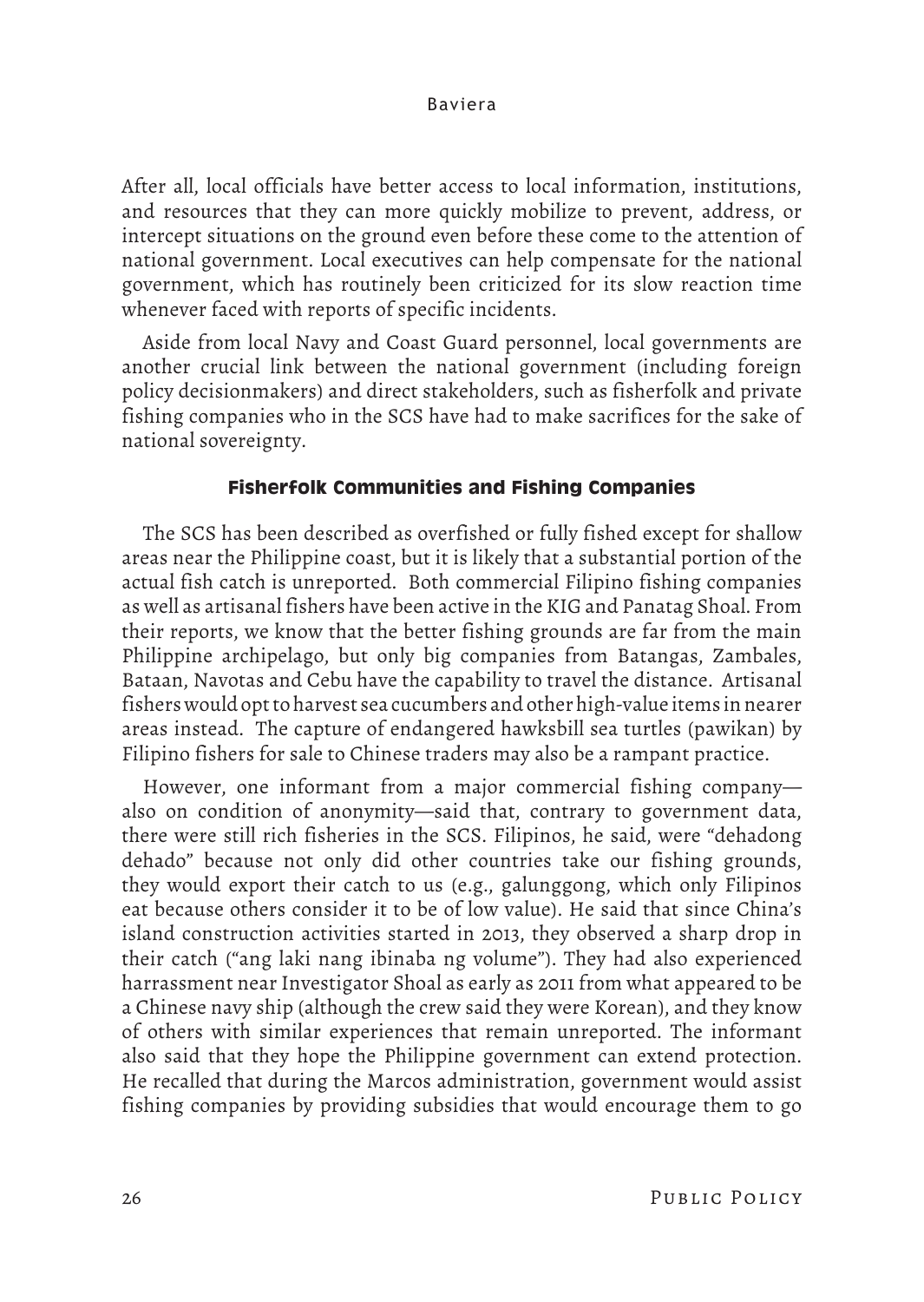into farther areas, including the KIG, because of the prevalence of piracy and conflict in waters close to Mindanao at that time.

On the other hand, the rich fishing grounds of Panatag continue to be of greater interest than the KIG in terms of living resource potential. In earlier years, Filipino, Chinese, Vietnamese, Taiwanese, and Hong Kong fishers would frequent the area without experiencing territorial tensions or competition. The effects of China seizing control of Panatag Shoal in 2012 have, therefore, been quite evident. One study by the National Coast Watch Center reports that 50 percent of local fishermen in the town of Masinloc had been affected, with many now having to rely on food rations provided by the municipal government. Masinloc Mayor Edora estimates that 2,000 fisherfolk have been affected.

An informant from government said during an interview that local fishermen they spoke with blamed the Philippine government for disrupting the harmonious relations that had prevailed earlier among fishers of different nationalities. They also complained that, as the tensions continued to grow, government could offer no protection for those who still ventured out to fish. This was not only due to resource constraints preventing conduct of regular patrols, but also because the Coast Guard, Navy, and other ground operators had allegedly been directed by Malacañang not to cause any new provocations following the Panatag Shoal incident. Since the standoff, Filipino fishermen have been shooed away and doused with water cannons; their vessels have been harrassed and bumped by the Chinese in the area.

In one particularly absurd twist of events, the national government at one point declared a fishing exclusion zone around Panatag Shoal (ostensibly for conservation purposes but also because Beijing would seasonally declare its own). Those tasked with law enforcement ended up asking Filipino fishers (over whom they had jurisdiction) to leave, but this paved the way for Chinese and others to fish in what was a Philippine EEZ. An informant from the National Coast Watch Center attributed this to "ground operators not being properly oriented." But according to this informant, some local fishermen had started to ask: Who is going to fix this? Will diplomacy bring back our fishing grounds? Will the arbitration solve this?

The Navy and Coast Guard reportedly encouraged the fishermen to continue fishing in the area, but to avoid risks by venturing no closer than two kilometers from the shoal so as not to be confronted by the Chinese. But many decided to stop fishing altogether. The Northern Luzon Command (which was later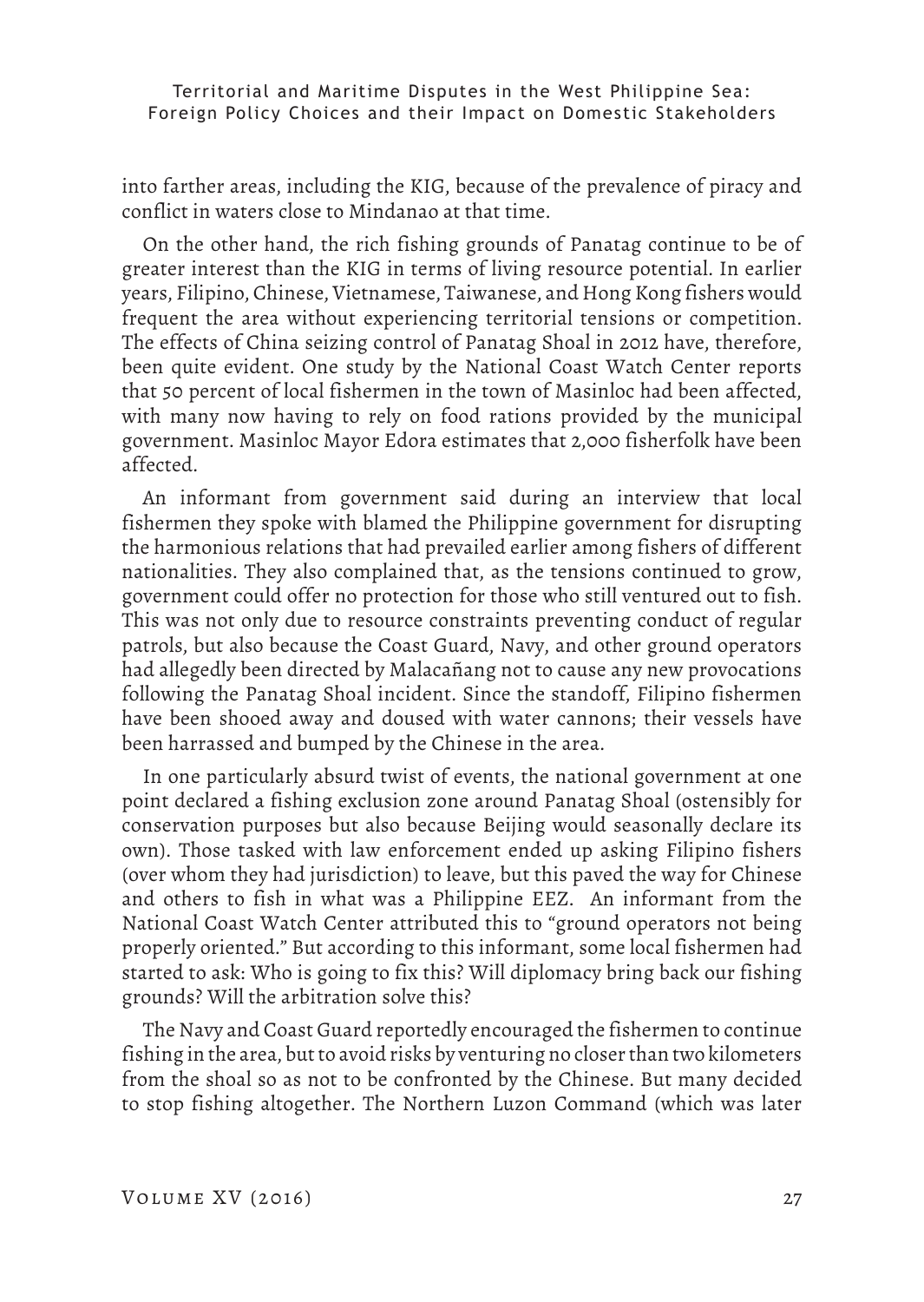merged into the Western Command) became involved, not with providing security but with providing livelihood for those most seriously affected. The BFAR promised to set up alternative fishing grounds and encouraged fishers to shift to the use of payao (a fish aggregating device), which the BFAR began to deploy in municipal waters. BFAR urged the LGUs to implement a mangement plan for the management of the payao.

Perhaps more than any other stakeholder, the fisheries sector can become a vulnerability and a pressure point in the country's foreign relations because of the direct impact on the economy, as well as on food security, livelihood, safety, and security of Filipino nationals. The sentiment, particularly of artisanal fishermen, that they are at the mercy of strong nations and that their government is helpless to change the situation stands in sharp contrast to the support that the Chinese government gives its fisherfolk. On the Chinese end, these include the provision of fuel subsidies, financing for new vessels, protection by the Coast Guard when they venture into disputed areas, and even initiatives to organize fishermen into militias equipped with modern communications.

# **Effects on Energy Players**

One of the first salvos fired by China in what was to be an active campaign to assert sovereignty in the SCS was the harrassment of Forum Energy/ Philex activities in Service Contract (SC) 72 of Reed Bank in early 2011. The Department of Energy had started accepting bids for petroleum blocks in Reed Bank, but China's Nine Dash Line overlapped with the entire Reed Bank and part of the Malampaya gas field.

The energy stakeholders in the WPS disputes include the national government, the national oil company (PNOC), private investors (Philex/ Forum Energy), and international oil companies (IOC) that had been granted exploration concessions by Manila in the West Philippine Sea.

The Philippines lags behind its neighboring countries in terms of the number of its active petroleum wells, in part because most of the country remains underexplored. Thus, the importance attached by the Philippine government to the energy dimension of the WPS territorial disputes has been evident. Philippine offshore exploration has been concentrated in the West Palawan region, fronting the KIG. The government of Gloria Macapagal-Arroyo had come close to energy cooperation in disputed areas when it agreed to conduct joint seismic surveys with Chinese and Vietnamese national oil companies in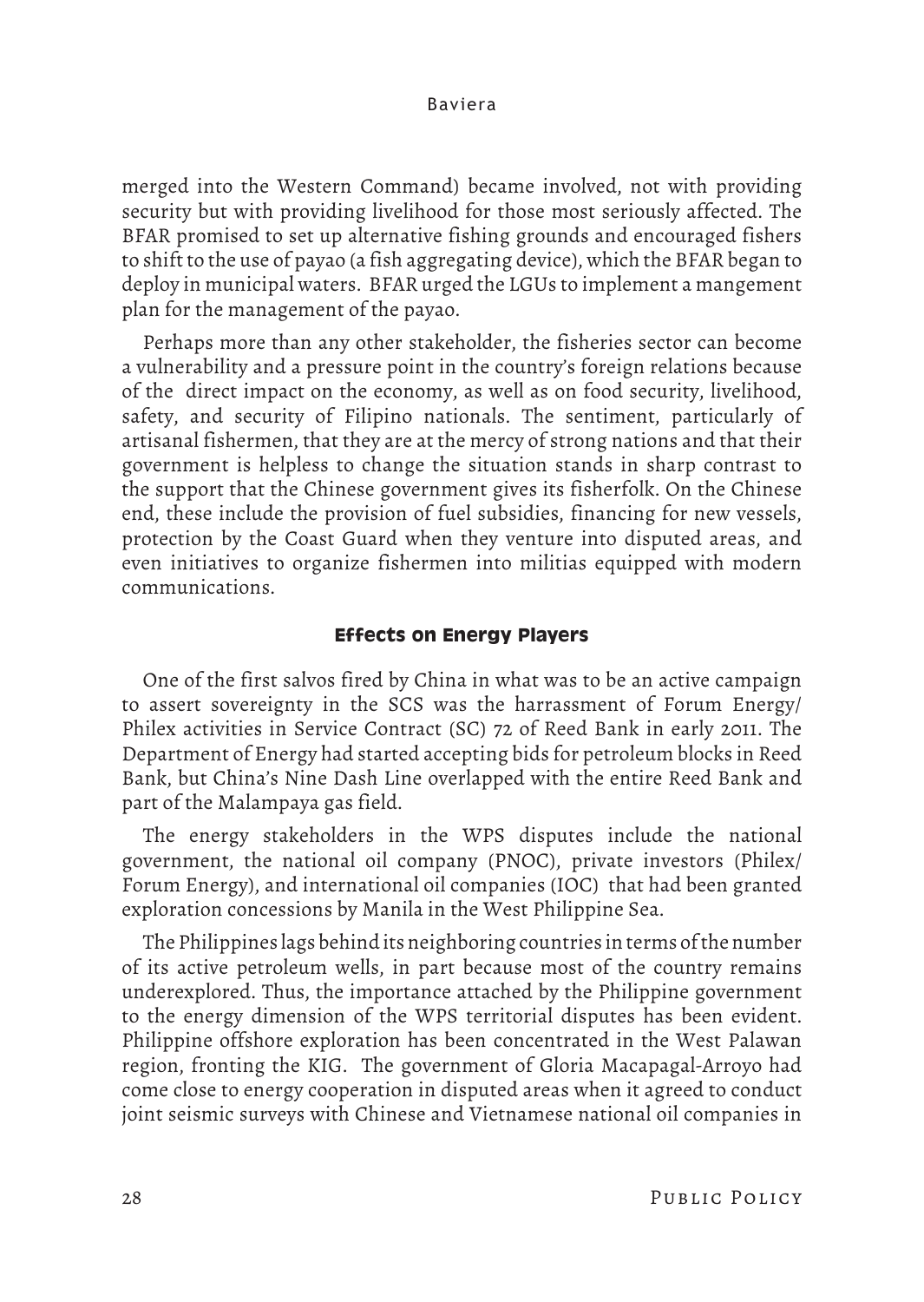2005. In the end, however, the three-year cooperation agreement was allowed to terminate without extension after issues about its constitutionality in Philippine law were raised.

At the height of the Panatag standoff in 2012, Philex Petroleum and China National Offshore Oil Corporation (CNOOC) were in talks to explore the possibility of oil development as well as mining cooperation. Philex chair Manny Pangilinan reported that he had clearance from President Aquino to sit down with CNOOC counterparts.The talks fizzled out due to disagreements on whose laws (therefore, whose sovereignty) would be adhered to. But similar consultations would again be reported in October 2013 (after the filing of the arbitration case) between Forum Energy Plc and CNOOC, and hinted at in June 2014.

Other incidents involving harrassment by Chinese vessels were reported in the Philippine media. Twice in April 2014 did a Chinese vessel approach the Rubicon Intrepid (FPSO) Ship operating in SC 14C1, and, in August 2015, a Chinese warship with ID No. 571 approached the Maersk Venturer Drill Ship operating in SC55.



**Figure 4. Philippine Oil Activity in the WPS**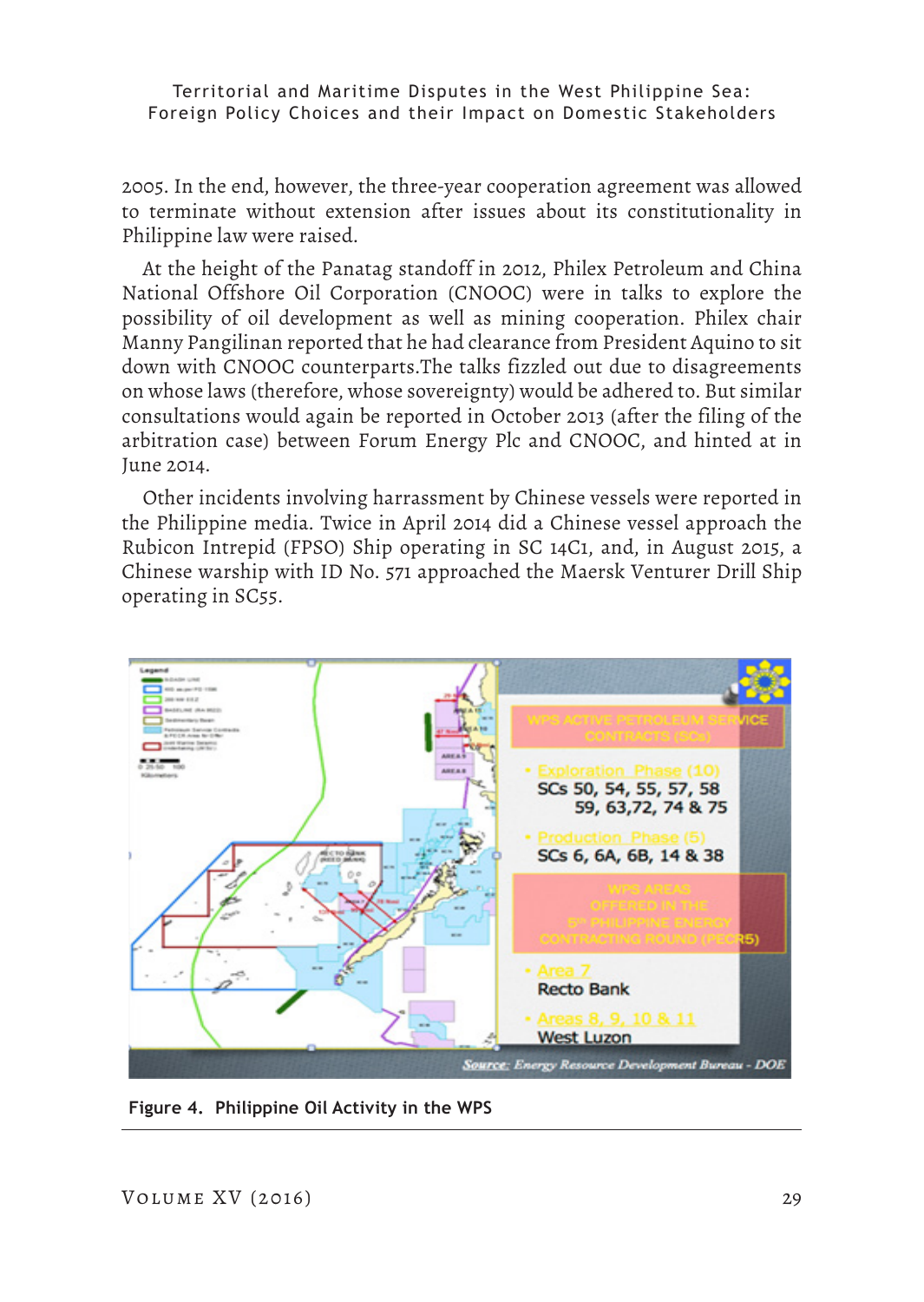Chinese efforts to prevent unilateral exploration by the Philippines were not limited to such types of incidents in the ocean. China had previously warned the big energy players to stay away from Reed Bank, or risk losing other, more lucrative China projects. Moreover, oil companies in Manila reported receiving phone calls from "Chinese embassy" officials who told them that the areas they were interested in belonged to China. Even China-based service providers that IOCs wished to hire have said they had to demur when they found out that the projects were in the areas disputed by the two countries, fearful of being penalized by their own government.

Unfortunately, IOCs argued, they cannot take sides in territorial disputes, and also cannot operate if ownership is undetermined because they have to be clear as to which government they are reporting to. Their investments already running into millions or even billions of dollars—are very sensitive to any increase in political tensions and mid-stream changes in the rules. The IOC representatives consulted by the author said they were waiting keenly for the outcome of the arbitration filed by the Philippines. But when pressed for comment on whether a favorable outcome would be taken as a clear signal to go ahead with projects in the Philippine claim areas, they said the implementation of the ruling would be crucial.

The Malampaya gas fields are protected by the Philippine government against possible hostile actions; the Navy, Coast Guard, and police have been mobilized for this purpose. However, the government does not have sufficient resources nor a mandate to accord the same treatment to all NOCs and IOC projects. Given considerations of security risks, political pressure,and even questions of economic viability at a time of current low oil prices facing the energy industry, the Philippine government needs to provide more incentives for industry players to invest in upstream operations. While the current government has resisted entering into joint development with other countries due to constitutional constraints and implications for sovereignty, private sector players and legal experts point out that there have been many successful instances of joint development in the world that have proven beneficial to various parties, once their leaders decide that they are ready to make compromises.

Inasmuch as private sector commercial linkages and market-based approaches are being utilized for cooperative resource management in some countries, it may also be worth studying if such an approach can contribute to the management of conflicts over resources in the SCS, where sovereignty issues always get in the way. Future studies may explore the potential role of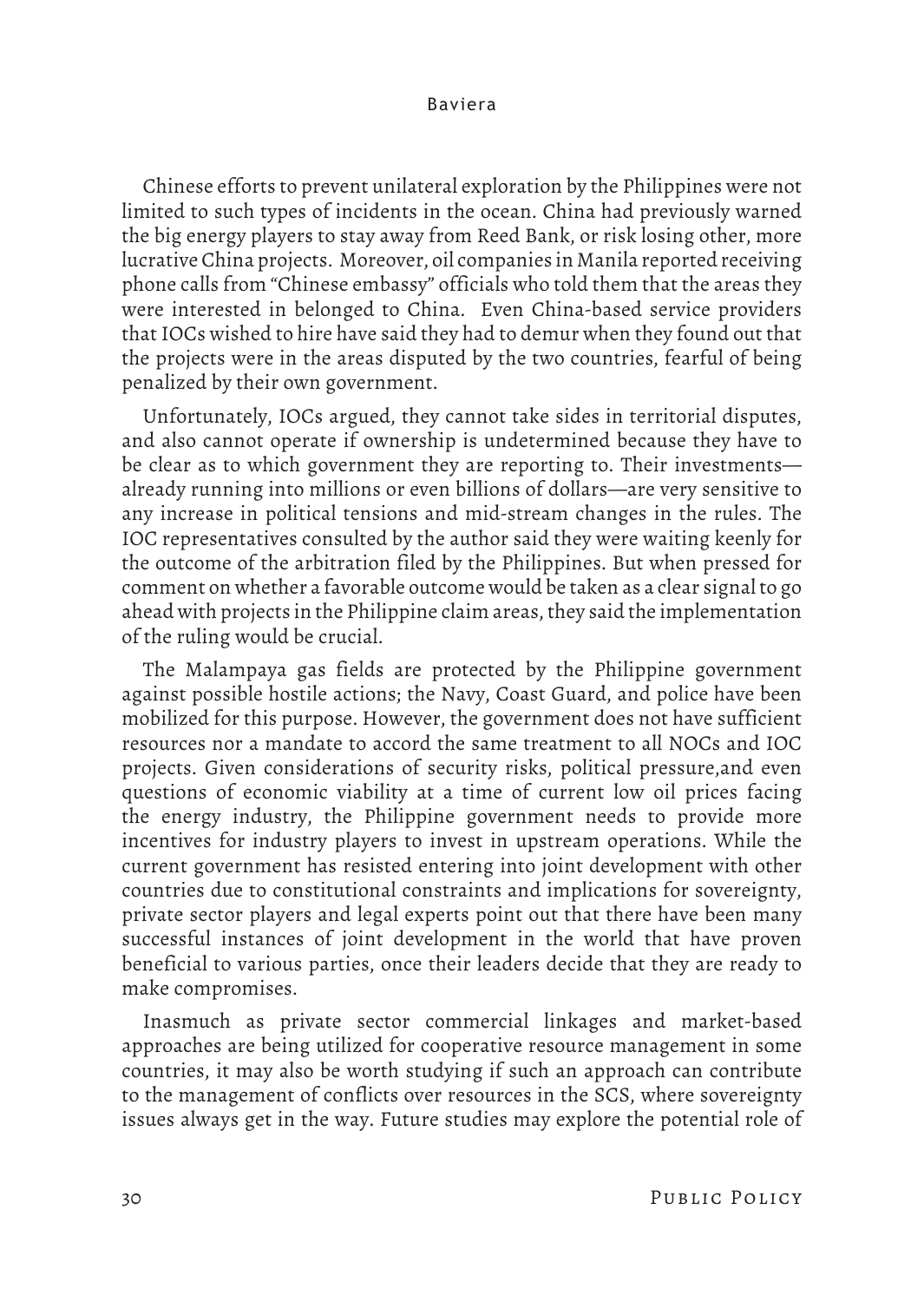private business in the management of maritime disputes, and how a "market approach" to resource competition might be more feasible than a state-centric one.

# **Stakeholders in Trade, Investments and Tourism with China**

One important question often asked was whether the tensions arising from the territorial and maritime disputes had a major effect on economic ties between the two countries. Since the approach in this study is to focus on stakeholders and pressure points for foreign policy, it does not attempt a comprehensive assessment of these areas. But the short answers are that (1) there were no observable effects on trade ties at the macro level that were directly attributable to the disputes, but the highly vulnerable banana export sector suffered from measures imposed by China that circumstantially appeared related to the bilateral tensions ; (2) there was definitely a decline in new Chinese investments (that were low to begin with) and opportunity cost may have been high; and (3) there was a temporary, selective, but nonetheless significant decrease in tourist arrivals from China, linked to safety concerns that at least partially arose from the bilateral tensions.

The Philippine government and the private sector were united in the goal of preventing economic fallout from the political tensions. Concerns over such a possibility rose when, at the height of the Panatag Shoal standoff, Philippine bananas were denied entry by Chinese customs, citing phytosanitary standards that were reportedly not met. One interpretation held that these were not overt economic sanctions but nevertheless hinted at or signaled the possibility of sanctions in order to try to influence behavior. What surprised the banana growers was that Japan and Korea, both large markets who were receiving imports at the same time as China, did not complain of the issues China was raising on their Philippine banana imports.

If the ban had continued, around 150,000 – 200,000 people would have been affected according to industry assessments. As it was, the ban led to wastage, unemployment, and loss of tax revenues to local government, among others. The effect was, however, considered temporary, and according to one scholar, "not debilitating," but nonetheless, to preserve the China market, government and the banana growers took remedial measures.

Even after the 2012 Panatag Shoal standoff, China continued to be the country's top import source and third largest export market. Among other sectors whose representatives were informally surveyed during a roundtable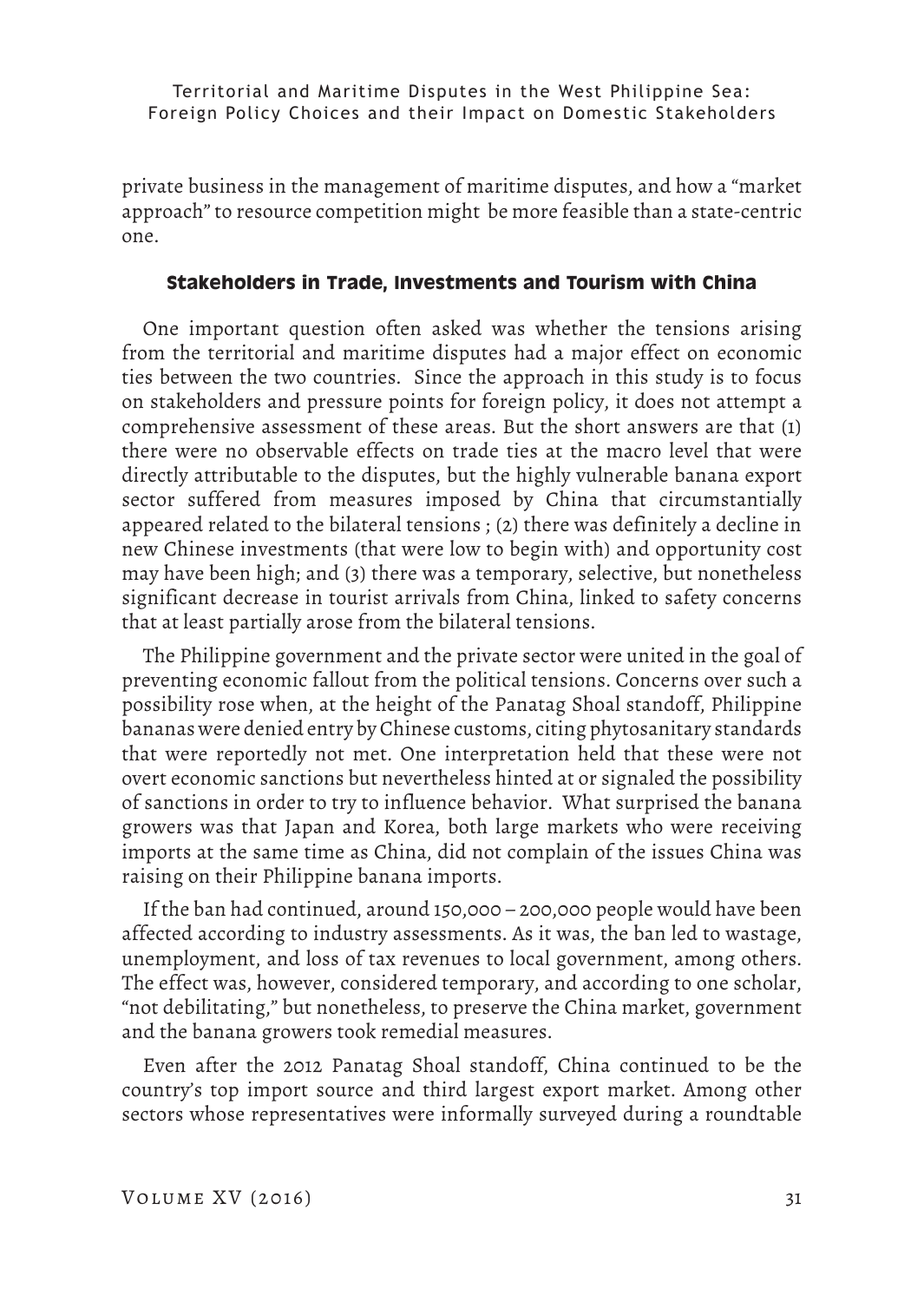



Source: Pilipino Banana Growers and Exporters Association

discussion held in 2014, the electronics and semi-conductors group reported that their export and import percentages remained about the same and that they even observed a windfall from Japanese companies who were leaving China for the Philippines, also due to territorial frictions in the East China Sea. A manufacturer of car batteries and a steel manufacturer reported that their sectors were also not affected.

As for investments, the Filipino-Chinese Chamber of Commerce and Industry reported that in 2014, new Chinese FDI reached \$41.38 million, up from \$6 million in 2013 and \$60,000 in 2012. However, total Philippine FDI in China continued to outstrip Chinese FDI in the Philippines, with \$3 billion and \$1.5 billion, respectively. The Philippine Economic Zone Authority reported having 90 locator enterprises from China as of June 2015. Although China was not among the top ten countries investing in the Philippines through PEZA, from 2010 to April 2015 it still registered PhP4.519 billion in investments. Of the 90, 61 were in manufacturing and 13 in information technology services. The others were in real estate, renting and business activities; hotels and restaurants, and transport, storage and communications.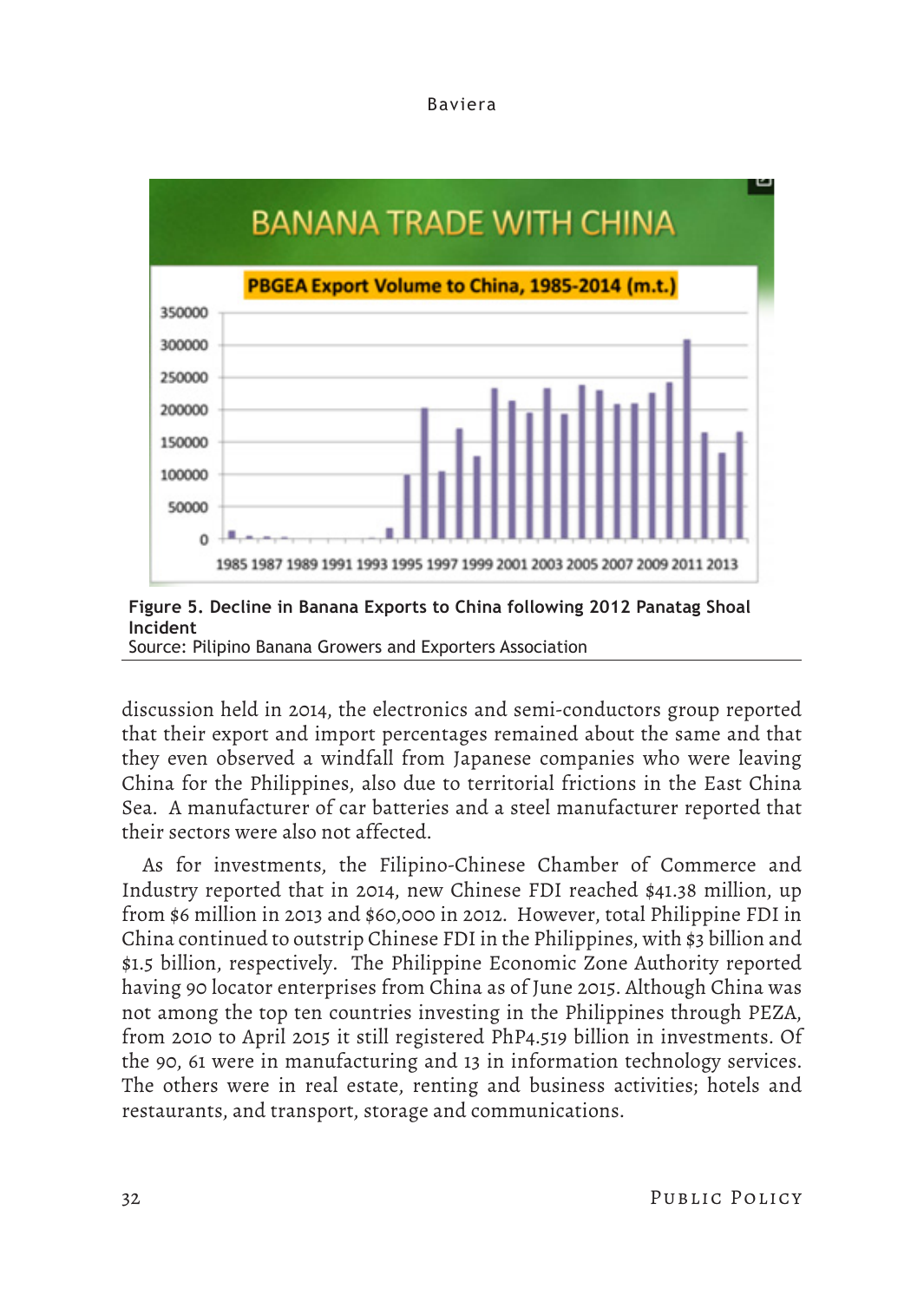Nonetheless, the disputes were said to have affected decisionmaking by prospective investors. One analyst explained that Chinese state companies "will think thrice" before investing in the Philippines, while Chinese private companies "will clear (it) first" with the Ministry of Commerce of China before deciding to invest. The tensions also made the Philippines a less attractive destination for investments compared to friendlier ASEAN countries.

This was borne out by information from the Board of Investments that trade delegations and investment missions from China had nearly ground to a halt compared with activity during the Arroyo administration. However, this was contradictory to a statement by an official of the Philippine Exporters Confederation (PhilExport) that they continued to receive Chinese groups looking for economic partners and projects. It may then be that Chinese missions were merely avoiding official channels and reached out to the private sector instead.

Of investments by China, some projects were seen to be potentially sensitive in the context of deteriorating political ties. One was the 40 percent stake by state-owned State Grid of China Corp. in the Philippines' National Grid Corporation, which it bought in 2009, and from which it has a contract to operate for 25 years. Due to security concerns, the contracts of Chinese engineers were allowed to lapse and their work permits not renewed— an act that was criticized in China.

Shortly after the Panatag Shoal standoff, tourism was also temporarily affected, especially in the wake of calls by Philippine nationalists to hold demonstrations against Chinese "bullying." The Chinese government responded by issuing an advisory against outbound group tours to the Philippines, citing fears for their safety. A second travel advisory was issued in September 2014, this time emanating from the Chinese embassy in Manila, informing their nationals of poor safety conditions in Manila where twelve kidnappings of Chinese nationals had occurred over the previous nine months. However, there was speculation that the 2014 advisory against group tours was in retaliation for the March 2014 submission of a 4,000-page memorial to the Permanent Court of Arbitration. Thus, it may be argued that the travel advisories were somehow related to the disputes and were perhaps, like the earlier ban on banana imports, intended to signal displeasure, and to convey the hint of a threat.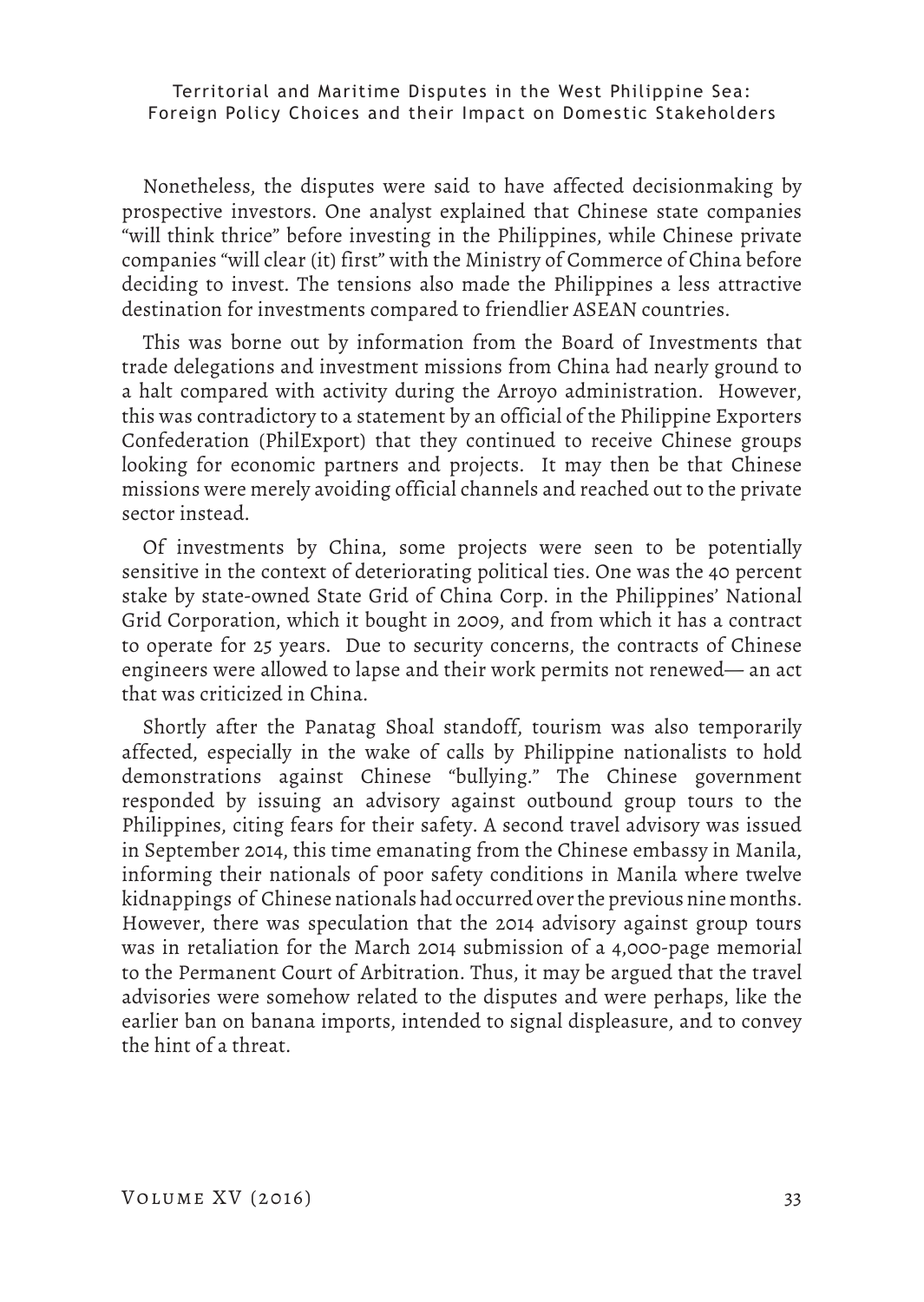





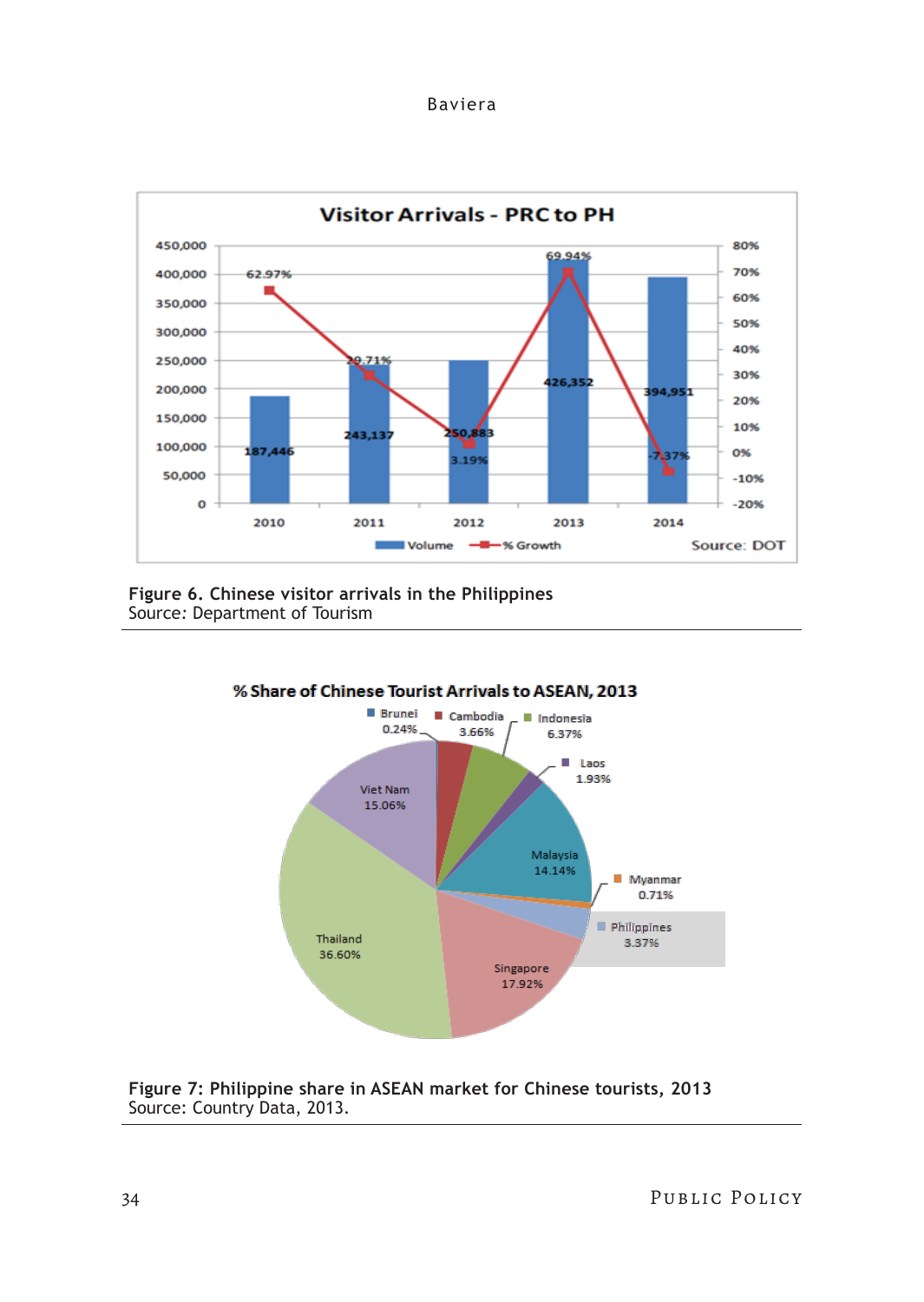The second advisory led to a significant drop in arrivals, particularly in popular destinations like Boracay and Cebu, with as many as 149 flights and 20,000 room reservations cancelled. Revenue losses were estimated at PhP284 million for airlines and PhP165 million for hotels and resorts. Nonetheless, certain places in the Philippines had become favorite destinations; they continued to attract travelers, particularly individual travelers, dive clubs, and those who booked online rather than through travel agencies. Despite tensions with China and the travel advisory, total tourist arrivals in 2013 and 2014 were much higher compared to 2012.

In other words, the economic relations remain stable, with much to be improved, and whatever vulnerabilities may exist for the Philippines are only to some degree related to the disputes. The more serious variables are the oftcited challenges of poor infrastructure, excessive red tape, lack of predictability of policy, etc. that have held back the economy in years past.

On the other hand, going forward and learning lessons from other developing countries that have grown economically more dependent on China than they might have wished, the question we now face is how to strengthen economic ties so as to provide a foundation for greater mutual trust without unduly compromising security and sovereignty goals.

#### **Civil Society**

Under the category of civil society are "epistemic communities" or communities of experts that are transnational in nature rather than being purely domestic actors. These groups of experts share a worldview and mode of thinking, and try to translate them into policy intervertions. In the South China Sea disputes, they would iclude marine scientists, environmentalists, scholars of international law and of international relations, security analysts, and the like. Their role was not examined in the study.

The role of media in shaping public perceptions and framing an agenda, on the other hand, needs to be acknowledged. For instance, surveys show that only a small percentage among the Filipino public see the disputes as a priority of the country; nonetheless, there is high awareness and interest in the issues, apparently because of extensive media coverage.

A special group of civil society stakeholders on this issue would be the Chinese Filipinos. Being "Chinese Filipinos" can mean many things, and they no longer denote a single community; nor would the members even necessarily display the same cultural characteristics. Their attitudes toward the disputes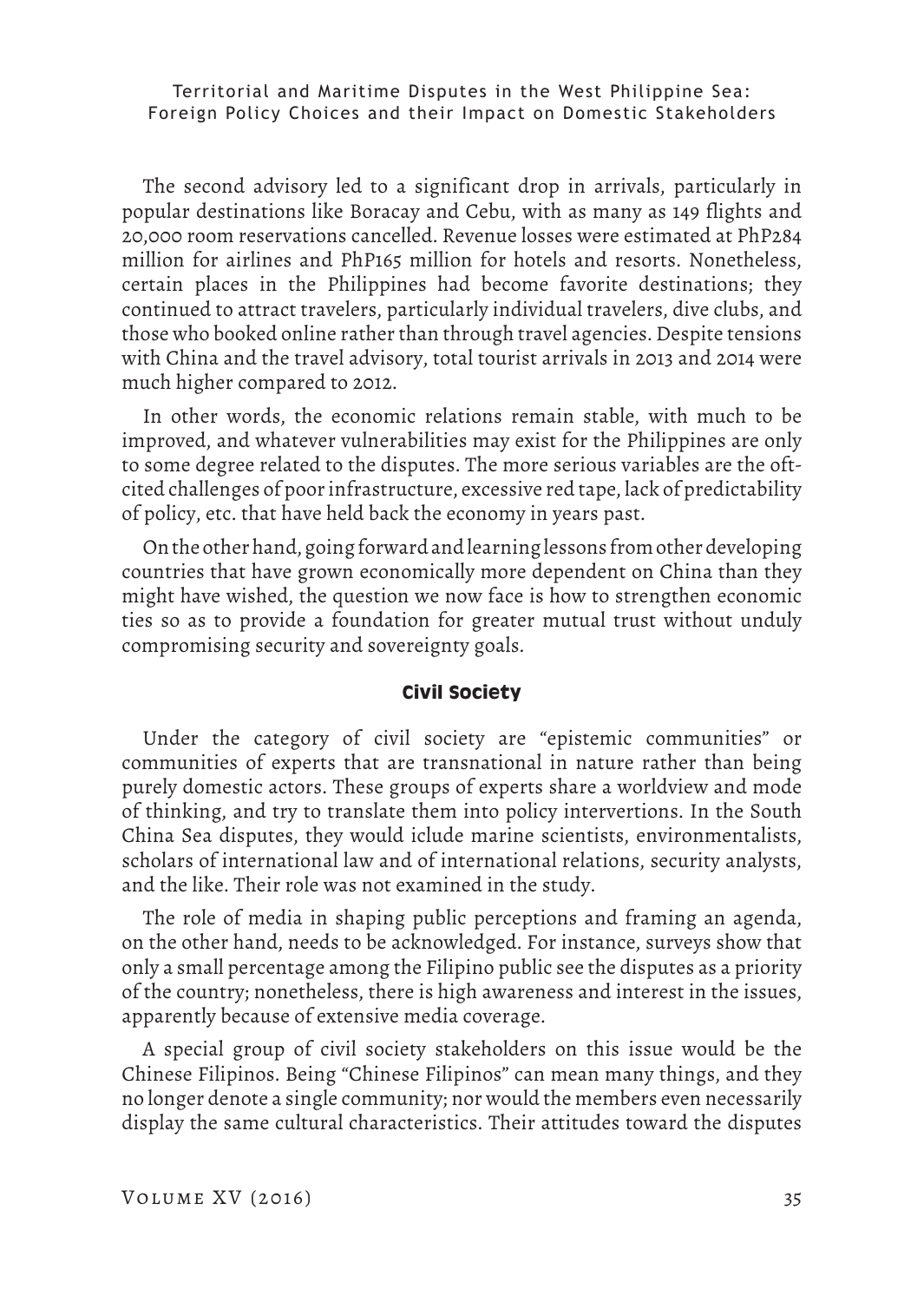may be shaped by citizenship, the individual's occupation, level of education or awareness, and even positive or negative perceptions of the Philippines and Filipinos, rather than by race or ethnicity.Moreover, it is important to distinguish this group from Chinese nationals (foreigners) who happen to be in the Philippines, many of whom are recent migrants.

On the issue of the maritime disputes, Chinese Filipinos are divided, in part, along generational lines, which also reflects the amount of exposure to Chinese education and how far removed they are from traditional Chinese culture. Thus, at the risk of oversimplification, one might argue that members of the older generation may tend to be more pro-China, and the younger ones more pro-Philippines. The dilemmas of their hyphenated identity can be understood from the fact that their history and culture, and in many cases business interests, continue to connect them to China, but their current social context, economic life, political experiences and, for the most part, their aspirations for the future are the same as those of other Filipinos.

In general, Chinese Filipinos would avoid discussion of the maritime disputes, whether among themselves or in general society. What was interesting was that during the eruption of hostilities between China and Japan over Diaoyutai, some of the new Chinese migrant organizations issued statements in the Chinese language media in support of China and condemning Japan. The biggest organization, and one of the oldest in the country, the Federation of Filipino-Chinese Chambers of Commerce and Industry Inc. (FFCCCII), did not issue such a statement. As my informant explained, "Most of them (FFCCCII members) are Filipino citizens. They know that siding with China against Japan in Diaoyutai will be tantamount to siding with China against the Philippines in Scarborough Shoal."

Another interesting insight was that, because they could not criticize the Philippines nor sympathize with China, there was a tendency for some to take the stand that the US was at fault for causing tensions between the two. This was an indirect criticism of President Aquino and Foreign Secretary Albert del Rosario, who were seen as having allowed the Philippines to be used for US interests.

More in-depth empirical studies of how the disputes have affected this sector are needed, and are in fact being undertaken, in order to avoid subjective conclusions on this sensitive matter that has implications for the country's social fabric. Looking back at the emotional comments from Filipino netizens on the disputes with China, however, it is sad to note how strongly racism still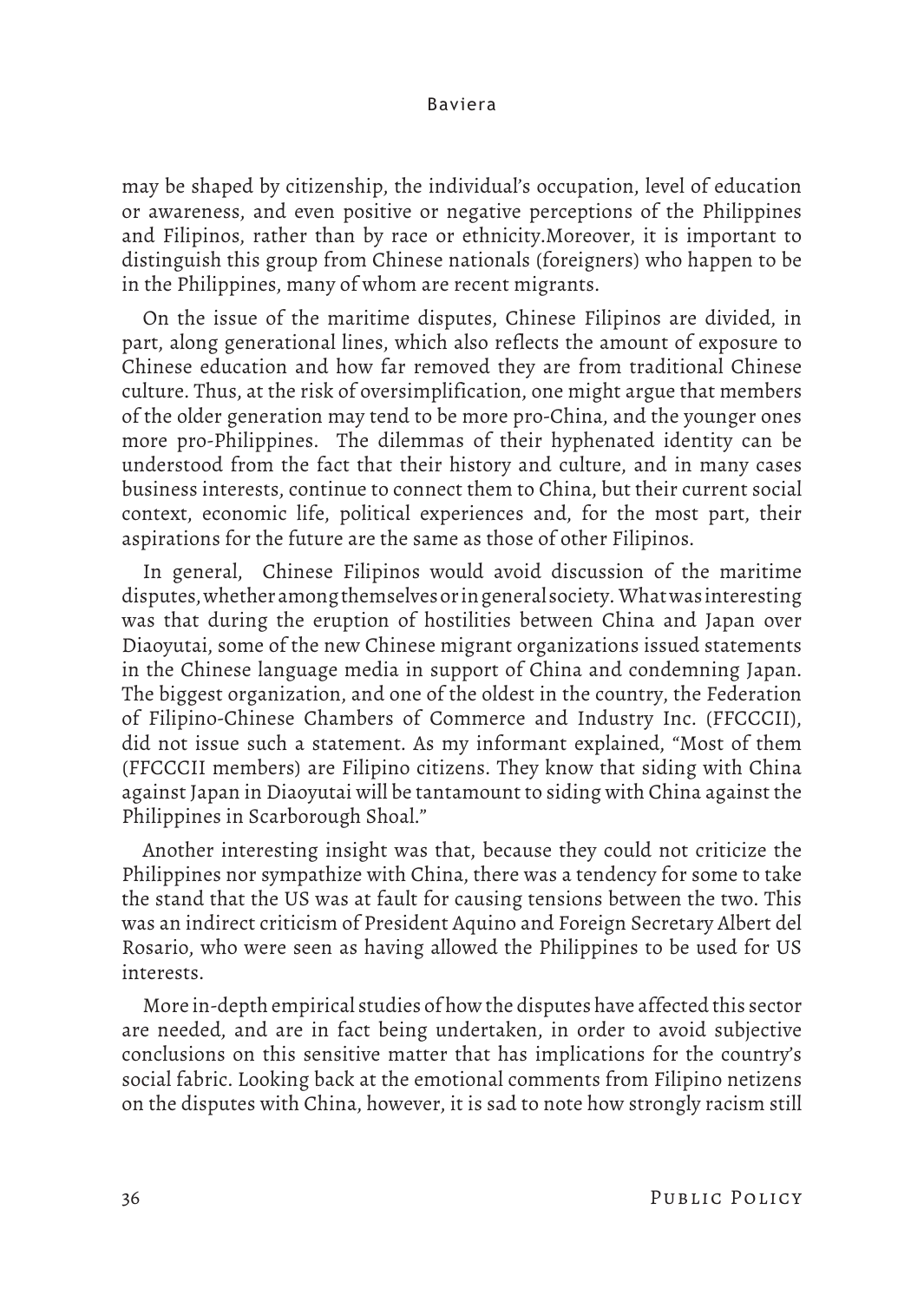influences the thinking of many, with Chinese Filipinos who had nothing to do with the disputes bearing the brunt of resentment against China.

# **Summary and Conclusions**

By identifying the domestic stakeholders in the Philippines' maritime disputes in the West Philippine Sea, and examining how they are affected by recent developments, this paper tries to draw implications for future policy and strategy. The paper presents concerns of the defense and maritime law enforcement sector, the fisheries sector and energy industry, local governments, as well as those engaged in trade, investments, and tourism cooperation with China. It also identifies Chinese Filipinos as a social sector somewhat unfairly caught in the crossfire of nationalist sentiments on both sides. There are other stakeholders that were not adequately addressed due to space limitations, but whom we mention here: shipping companies who traverse the SCS; environmental NGOs and the scientific community; mass media in its function of helping shape the national discourse; the community of legal scholars, whether supportive or not of the arbitration or the overall foreign policy approach by Aquino; and so on.

Let us now return to the questions asked at the outset: Do domestic stakeholders matter in Philippine foreign policy? Are their voices heard by decision makers and is foreign policy responsive to their needs and concerns?

In early 2015, the DFA and Philippine Information Agency launched an information campaign that involved forums, campus tours, and press conferences in Cebu City, Cagayan de Oro City, Subic, Olongapo, Laoag City, Vigan City, Puerto Princesa City, Tuguegarao City, Dumaguete City, Iloilo City, Davao City, Bicol Region, General Santos City, and Zamboanga City. Briefings were also held around schools and government departments in Metro Manila, as well as on television and on radio. In the case of the fishermen, the DFA sent its spokesperson, Mr. Charles Jose, and representatives of other government agencies on a roadshow whose objective was to explain the Aquino government's position as based on two principles: primacy of the rule of law, and peaceful settlement of disputes. According to news reportage of one meeting, fisherfolk raised concerns about losing access to fishing grounds to both China and Taiwan, to which Jose replied that the government was very much aware and had included these concerns in the arbitration pleadings. Other government officials assured the audience that fishermen would receive help to cope with their concerns. By sending the DFA spokesperson, it was clear that the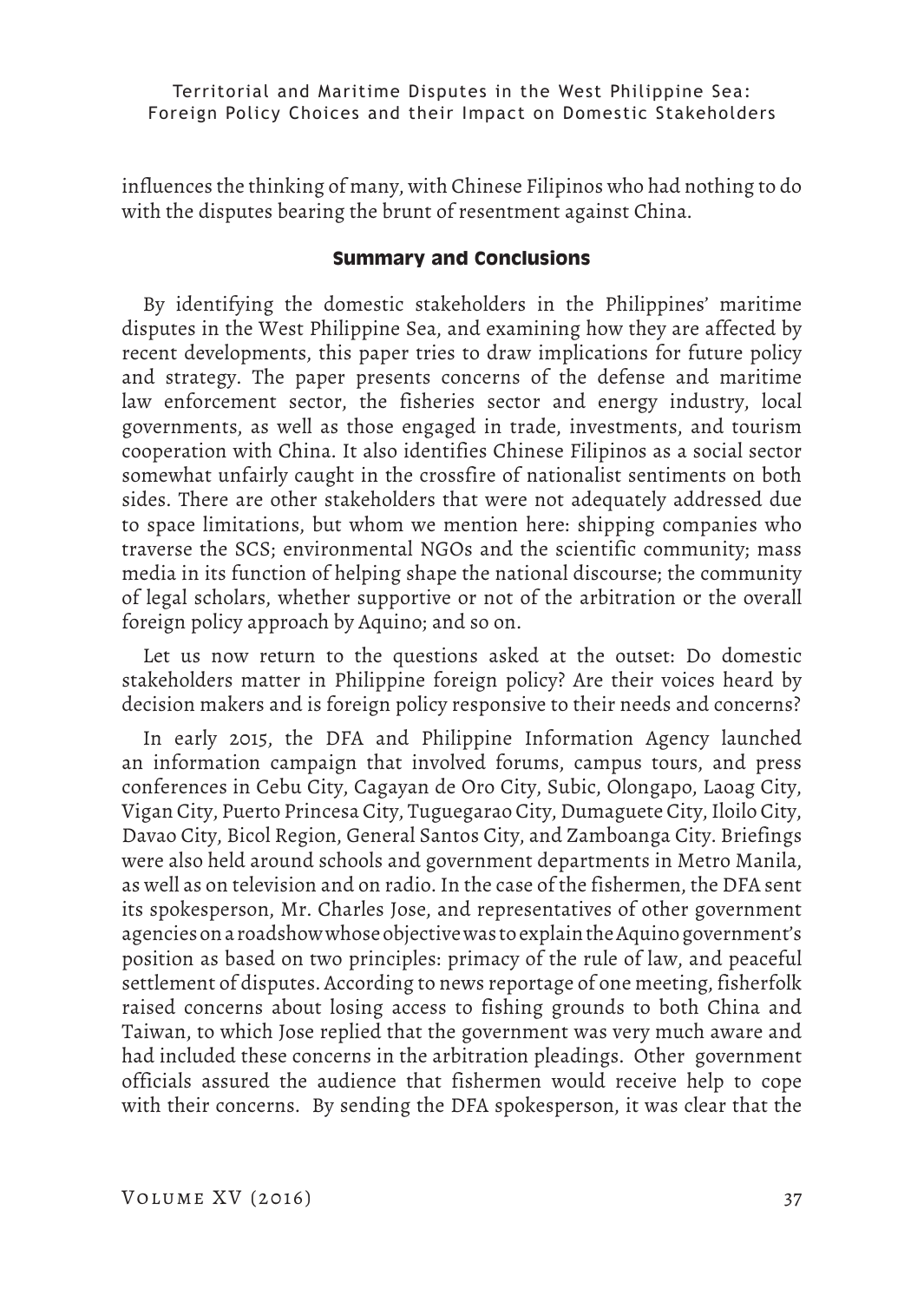purpose of the meetings was to deliver, top-down, policy statements to gather understanding and support, rather than to seek feedback and address problems that may in part have been unintended outcomes of foreign policy decisions. At best, government was only able to offer stopgap measures because, pending the results of the arbitration case and even after the award was announced, the restoration of fishing grounds could only realistically be achieved through negotiations with the power occupying Panatag Shoal. The same is true for access to oil and gas in the disputed Reed Bank where drilling has been put on hold, also pending the arbitration outcome.

Are the stakeholders included in this study sources of vulnerability, pressure, or support for foreign policy? What are the possible implications of the research findings for the future conduct of Philippine foreign policy?

The study shows that stakeholders can become strong sources of support under the right conditions. The following is a list of possible advantages that can be utilized to strengthen stakeholder supportfor the country's efforts to manage the maritime disputes and promote maritime development and security interests:

- 1. There is greater awareness among the general public of the maritime threats and opportunities we face in the region.
- 2. Government has demonstrated stronger commitment than in previous years to the development of maritime governance mechanisms and institutions such as the NCWC.
- 3. The Aquino government's principled stance, one that emphasizes reliance on a peaceful, rules-based approach, has attracted strong domestic and international support in light of perceived unreasonable behavior by China.
- 4. There is strong potential for increasing private sector and civil society participation in maritime governance, including—but not limited to providing technical expertise.
- 5. Bilateral economic and people-to-people relations with China are proving resilient and can be pillars of cooperation.

On the other hand, there are vulnerabilities and pressure points that may present challenges to the nation's interests if stakeholders' needs are not addressed effectively and early enough.

1. 1. There is a need to restore or normalize fishing activities in Panatag Shoal and KIG while keeping the area free from threat and confrontation. Arguably, the entire arbitration case, which has entailed considerable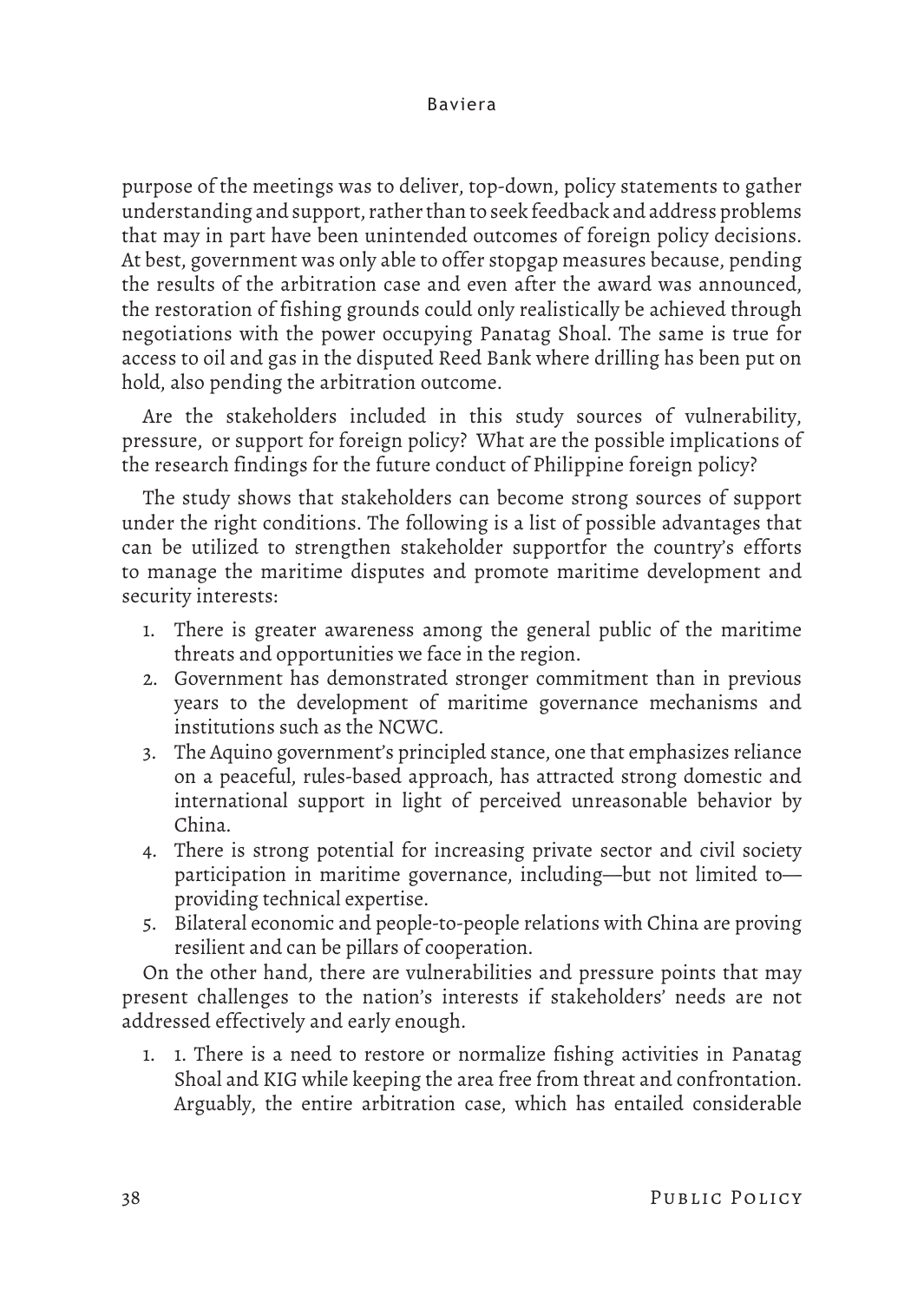political and, presumably, financial cost for the Philippines, was about preserving access to ocean resources in the Philippine EEZ. If this is not achieved, then Panatag may well be built by China into another artificial island, which would again increase the ante in the Philippines' South China Sea diplomacy and security interests.

- 2. It is imperative that government fasttrack modernization and capability building efforts for both defense and law enforcement agencies, in the process clarifying their respective roles and cooperation strategies for operations in the EEZ and beyond;
- 3. With respect to sustainable use of maritime resources, we must address the lack of accurate scientific data on both living and nonliving resources as the basis for development planning, lest by default we surrender our sovereign rights to other countries;
- 4. There is also a need to harmonize central government-local government positions and understanding of their respective roles, to improve policy coherence and mutual support;
- 5. Finding creative and pragmatic solutions to the competition for energy resources that will result in absolute gains (win-win), rather than relative gains, will be a great challenge.

Now that the arbitration process has concluded and the results are largely in favor of the Philippines, the new administration under President Rodrigo Duterte can pursue maritime dispute settlement confident of the legitimacy of the Philippines' demand for respect of its sovereign rights. Apart from defense of sovereignty and territorial integrity, development diplomacy based on domestic stakeholders' interests and needs should be placed front and center of the next stage of Philippine statecraft on the West Philippine Sea issue, whether through bilateral negotiations with China or regional cooperation, or both. Law and diplomacy will remain instruments rather than ends in themselves, and the objectives of our foreign policy will remain the security of the state, the welfare of the people, and peace in the region.

# **Notes**

- 1. The author is Professor at the Asian Center, University of the Philippines and editor-in-chief of the journal Asian Politics & Policy. Research for this paper was supported by the Pres. Edgardo J. Angara Fellowship Award. The findings were presented at a public lecture co-organized by the UP Center for Integrative and Development Studies and the Asian Center on June 3, 2016 at the GT-Toyota Asian Cultural Center, UP Diliman.
- 2. Robert Putnam, "Diplomacy and Domestic Politics: The Logic of Two-Level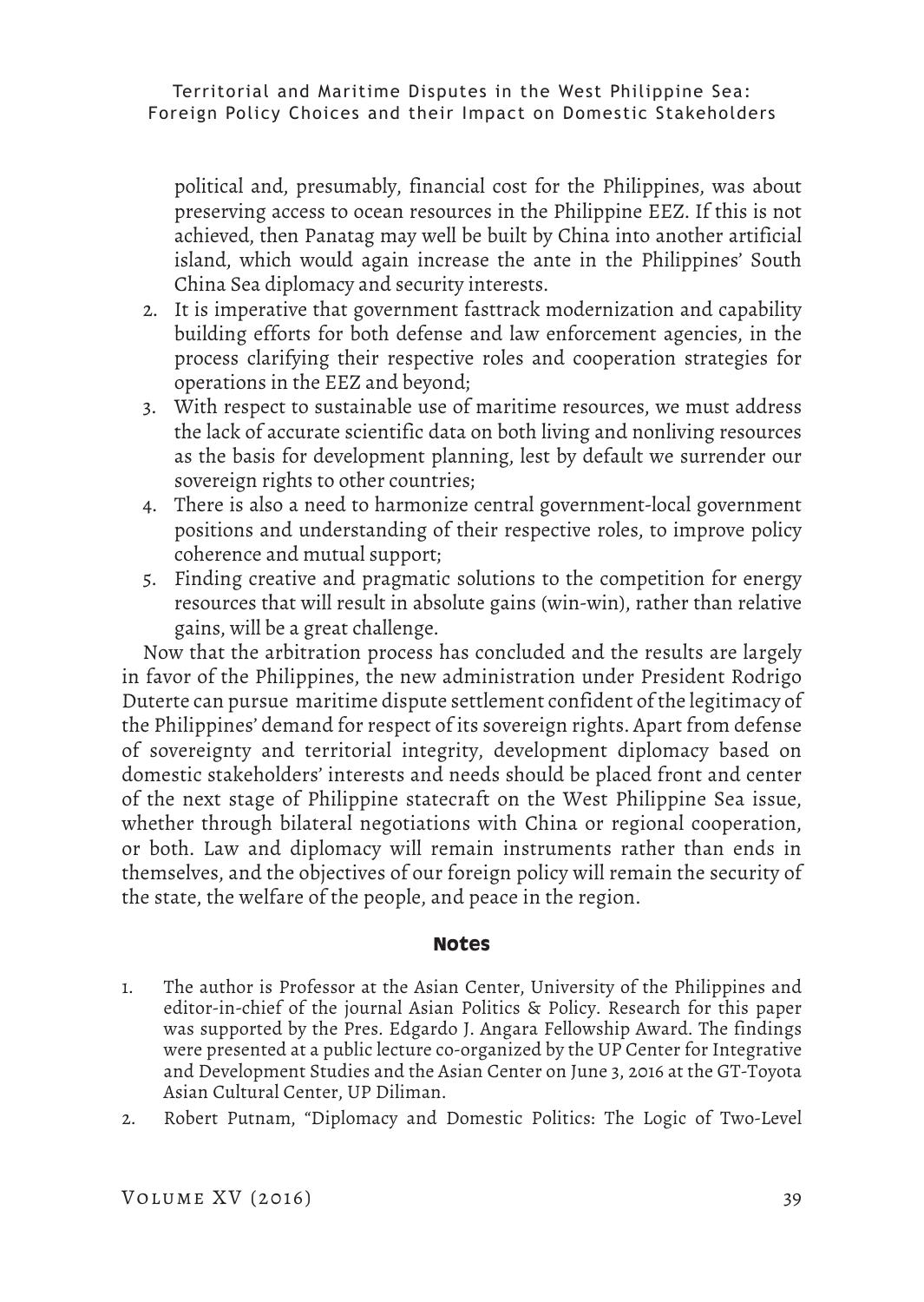Games." International Organization 42, no. 3 (Summer 1988): 427-460.

- 3. Some examples: http://www.imoa.ph/david-vs-goliath-south-china-seaphilippines-vs-china/; http://www.nytimes.com/2016/07/16/world/asia/southchina-sea-phillipines-hague.html?\_r=0; http://nationalinterest.org/feature/ david-vs-goliath-the-south-china-sea-the-philippines-vs-11534
- 4. Recent published works by the author that examine the domestic politics-foreign policy nexus that have been published include: "China's Mediated Influence in the Philippines: Persuasion, Inducement, Coercion and Their Unintended Outcomes" in Evelyn Goh, ed. (2016), Rising China's Influence in Developing Asia (London: Routledge); "Domestic Interests and Foreign Policy in China and the Philippines: Implications for the South China Sea Dispute," Philippine Studies: Historical and Ethnographic Viewpoints (PSHEV), March 2014, 62:1; "Filipino Media and Public Opinion on the Philippines-China Disputes in the South China Sea: A Preliminary Analysis" with Sascha Gallardo in Sta. Romana, C. and Ang See, T., eds. (2013), Philippines-China Relations: Sailing beyond Disputed Waters, Special Issue of Chinese Studies Journal, Vol 10; "Towards a Strategic Framework for Management of the West Philippine Sea," a white paper by the WPS Informal Expert Group, co-authored with Agustin, Baja, Balce, Batongbacal et. al., 2012.
- 5. A "domestification"of the SCS narrative was strengthened by Aquino's issuance of Administrative Order No. 2(2012) calling for public agencies to refer to it as the "West Philippine Sea." "South China Sea" may have been perceived as more remote to the fundamental interests of most Filipinos.
- 6. The concept of "grey zone" has grown popular in studies of maritime disputes in East Asia and Southeast Asia after it was given prominence in Japan's New Defense Program Guidelines of 2010. [1] "Gray zone conflict is best understood as activity that is coercive and aggressive in nature, but that is deliberately designed to remain below the threshold of conventional military conflict and open interstate war. Gray zone approaches are mostly the province of revisionist powers—those actors that seek to modify some aspect of the existing international environment—and the goal is to reap gains, whether territorial or otherwise, that are normally associated with victory in war. Yet gray zone approaches are meant to achieve those gains without escalating to overt warfare, without crossing established red-lines, and thus without exposing the practitioner to the penalties and risks that such escalation might bring." Hal Brands, "Paradoxes of the grey zone", Feb 5, 2016. Foreign Policy Research Initiative. http://www.fpri. org/article/2016/02/paradoxes-gray-zone//
- 7. RA 9993, the Coast Guard law of 2009, empowers the PCG to enforce regulations in accordance with all relevant maritime international conventions, treaties or instruments and national laws for the promotion of safety of life and property at sea within the maritime jurisdiction of the Philippines and to conduct port state control implementation. It is also mandated to render aid to persons and vessels in distress and conduct search and rescue in marine accidents within the maritime jurisdiction of the Philippines, including the high seas, in accordance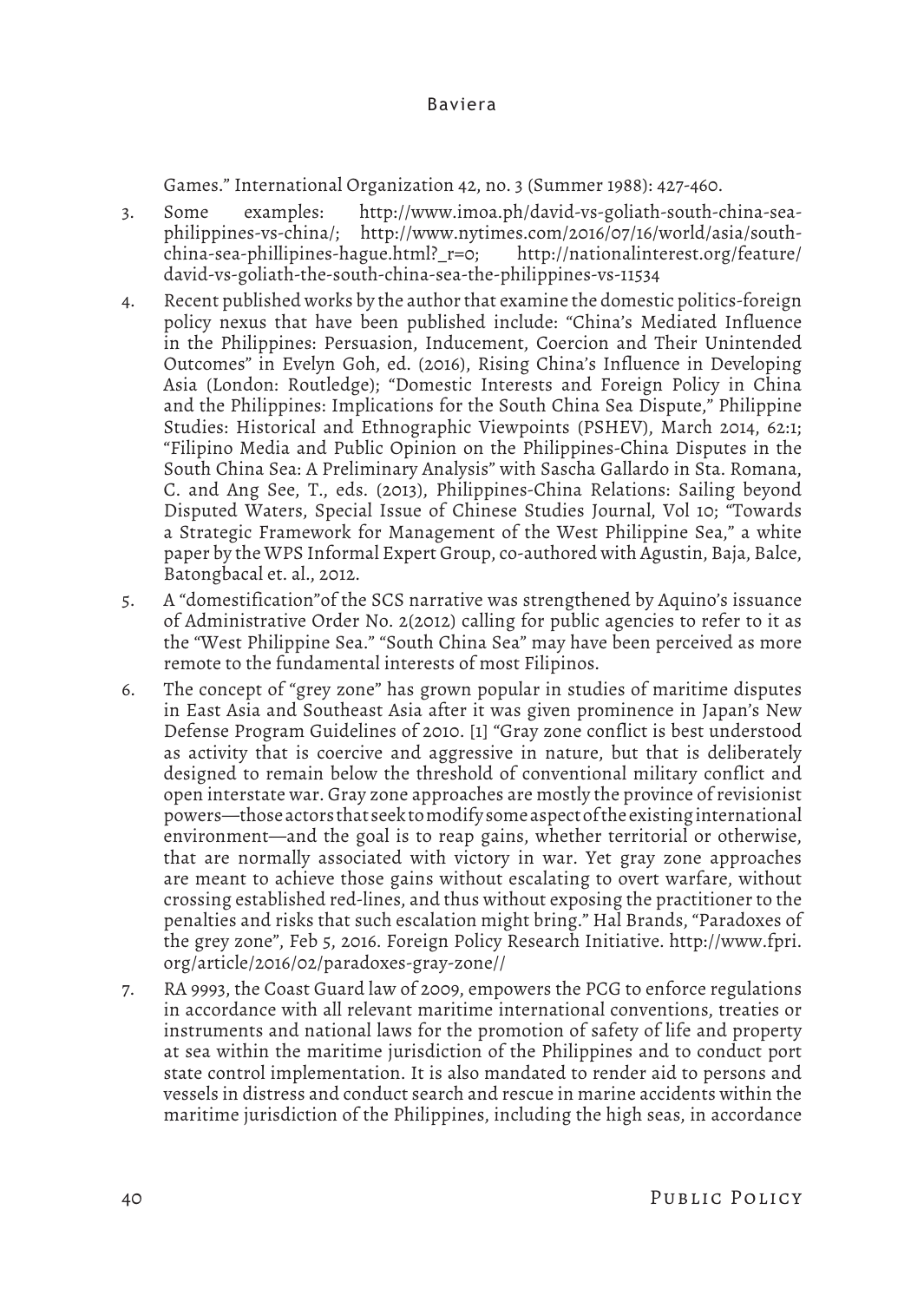with applicable international conventions. In the performance of this function, the PCG may enlist the services of other government agencies and the merchant marine fleet. The roles of the Navy, on the other hand, include: defending the territory from external aggression; securing Philippine maritime areas from all forms of intrusions and encroachment, piracy, and drug trafficking; assisting other government agencies in protecting marine resources and environment; assisting in the conduct of rescue and relief operations not only during accidents at sea but even during natural calamities on land; and helping fulfill securityrelated international commitments.

- 8. It was believed that convening the National Security Council would mean calling on the presence of one of its ex-oficio members, former President Gloria Macapagal-Arroyo, whom President Aquino kept confined under hospital arrest.
- 9. Roundtable on Regional Fisheries Competition or Cooperation in the South China Sea: Implications for the Philippines, organized by the Asia Pacific Pathways to Progress Foundation, Inc. (APPFI), January 26, 2016, Astoria Plaza.
- 10. While the Palawan executives were disinterested, the courts in Puerto Princesa were involved in the management of cases filed against poachers, illegal entrants, and the like. Chinese fishermen would be detained in the Puerto Princesa Provincial Jail.
- 11. Interview with personnel of Naval Forces West, Palawan.
- 12. Interview with Vice Governor Ramon Lacbain of Zambales, Century Park Hotel , October 28, 2015. There are also similar reports of Pangasinan politicians being involved in black sand mining for the Chinese market.http://newsinfo.inquirer. net/813971/pangasinan-rep-espino-suspended-for-graft-over-black-sandmining.
- 13. Allan Macatuno,"Zambales Taps Canadian Firm vs Intrusion in Disputed Seas," Philippine Daily Inquirer, April 24, 2015,http://newsinfo.inquirer.net/687401/ zambales-taps-canadian-firm-vs-intrusion-in-disputed-seas#ixzz49UgVoX5S.
- 14. Interview with Coast Guard official.
- 15. Mortz C. Ortigoza, "Masinloc Mayor Hits China's Navy Presence in Town," Northern Watch, May 31, 2015, https://northwatch.wordpress.com/2015/05/31/ masinloc-mayor-hits-chinas-navy-presence-in-town/. The author cited Zambales Vice Governor Ramon Lacbain.
- 16. Mortz C. Ortigoza, "Masinloc Mayor Hits China's Navy Presence in Town," Northern Watch, May 31, 2015, https://northwatch.wordpress.com/2015/05/31/ masinloc-mayor-hits-chinas-navy-presence-in-town/.The author cited Masinloc Mayor Desiree Edora.
- 17. "Philippines Stops Protest Trip to Scarborough Shoal," Rappler, May 18, 2012, http://www.rappler.com/nation/5576-ph-stops-protest-trip-to-scarboroughshoal.
- 18. Ben Blanchard, "China Says Philippines Fishermen Used Fire Bombs in South China Sea," Reuters, March 22, 2016,http://www.reuters.com/article/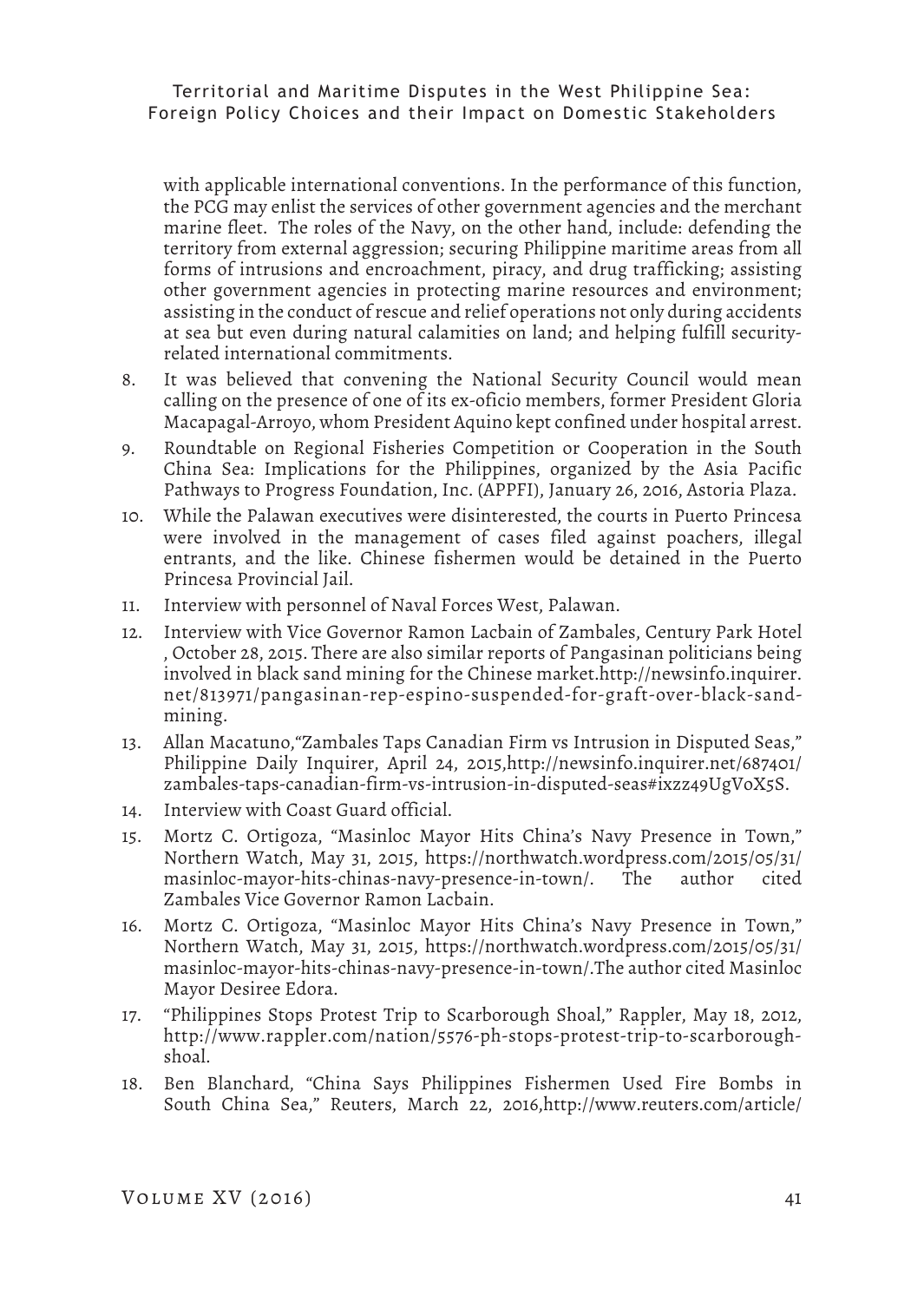us-southchinasea-china-philippines-idUSKCN0WO0W2; "China: Philippine Fishermen Used Fire Bombs in South China Sea," GMA News Online, March 22, 2016, http://www.gmanetwork.com/news/story/560024/news/nation/chinaphilippine-fishermen-used-fire-bombs-in-south-china-sea.

- 19. Interview with Commodore Joel Garcia, Commander, National Capital Region Central Luzon, Philippine Coast Guard, at the PCG NCR-Central Luzon Office in Binondo, Manila, September 4, 2015.
- 20. Fishing companies are often careful about reporting catch and location, as the information may be used by competitors.
- 21. Interview with personnel of Naval Forces West, Palawan.
- 22. Celeste Anna R. Formoso, "11 Chinese, 5 Filipino Fishers Caught with 300 Pawikan Face Environmental Raps," Interaksyon, May 8, 2014, http://interaksyon.com/ article/86300/11-chinese-fishermen-intercepted-off-palawan-now-in-puertoprincesa; Aurea Calica, "Chinese Poachers Face Wildlife Raps," The Philippine Star, May 9, 2014, http://www.philstar.com/headlines/2014/05/09/1321038/ chinese-poachers-face-wildlife-raps.
- 23. Mortz C. Ortigoza, "Masinloc Mayor Hits China's Navy Presence in Town," Northern Watch, May 31, 2015, https://northwatch.wordpress.com/2015/05/31/ masinloc-mayor-hits-chinas-navy-presence-in-town/.
- 24. "Radyo Inquirer 990AM: 'Payao' Deployment near Shoal in Full Swing BFAR chief," Philippine Daily Inquirer, May 20, 2012, http://globalnation.inquirer.ne t/37429/%E2%80%98payao%E2%80%99-deployment-near-panatag-shoal-in-fullswing-%E2%80%93-bfar-chief.
- 25. Singapore-based scholar Zhang Hongzhou writes about the Tanmen militia and the role of fishermen in the South China Sea disputes. See, for example, http:// www.manilalivewire.com/2015/08/china-building-an-armed-maritime-militiaas-its-first-line-of-defense/; http://thediplomat.com/2016/01/south-china-seathe-story-of-the-tanmen-fishermen/; and https://www.rsis.edu.sg/wp-content/ uploads/2015/06/PR150602\_Averting-the-Fishing-Crisis.pdf.
- 26. Aileen Bavieraand JayBatongbacal,"The West Philippine Sea: The Territorial and Maritime Jurisdiction Disputes from a Philippine Perspective (A Primer) Updated July 15, 2013," Forging a New Philippine Foreign Policy, http:// philippinesintheworld.org/?q=node/2281.
- 27. For a more detailed account, see Aileen Baviera, "The Domestic Mediations of China's Influence in the Philippines", in Rising China's Inlfuence in Developing Asia, ed. Evelyn Goh, London: Oxford Univ. Press, 2016.
- 28. Jim Gomez, Associated Press, "Philex Pertroleum-led Forum, China's CNOOC Eye Deal in Disputed Sea," GMA News Online, October 23, 2013, http://www. gmanetwork.com/news/story/332202/money/companies/philex-petroleum-ledforum-china-s-cnooc-eye-deal-in-disputed-sea.
- 29. Krista Angela M.Montealegre, "Philex Petroleum Unit Revives Talks with CNOOC over Joint Exploration in West PH Sea," Interaksyon, July 18, 2014,http://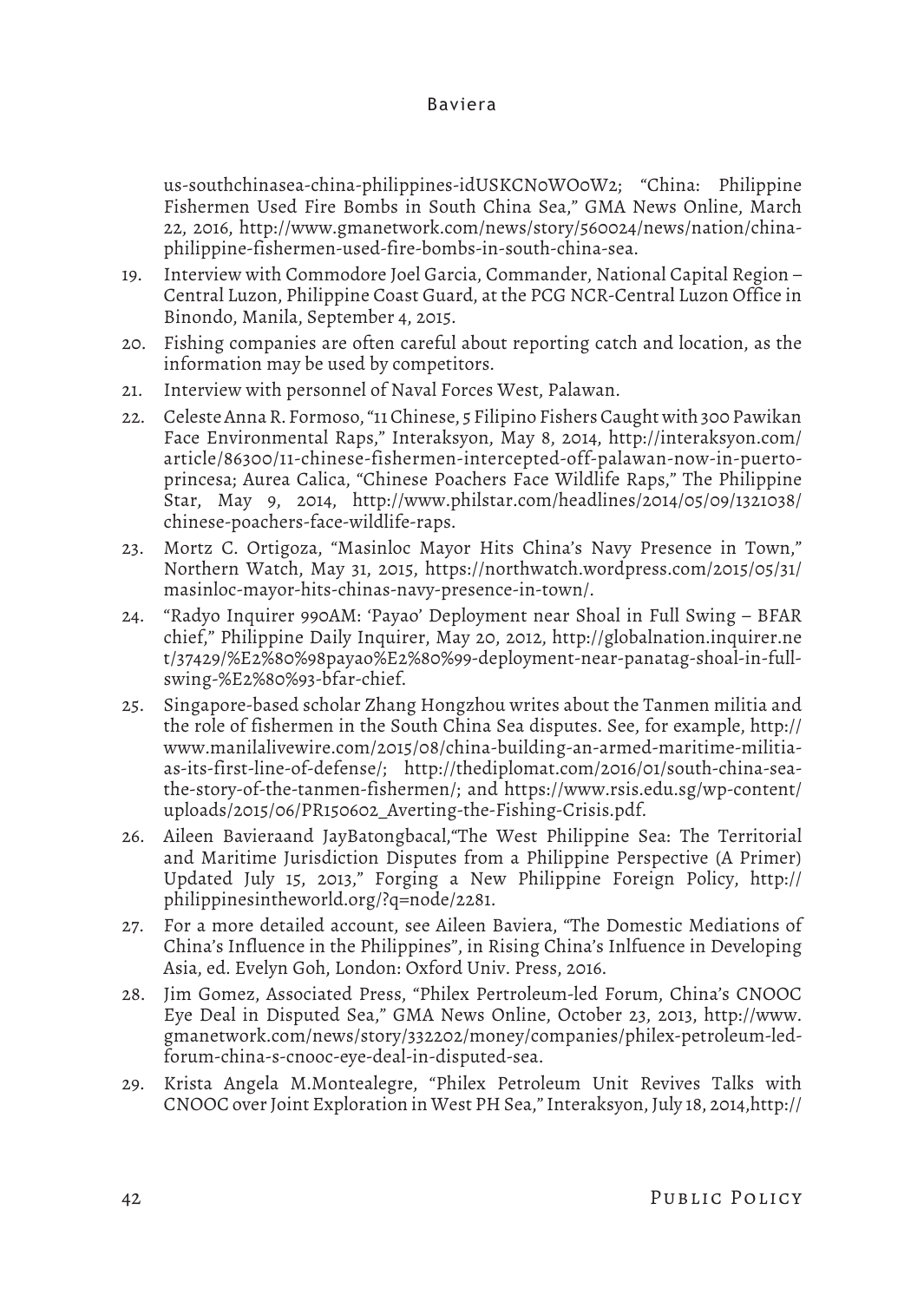interaksyon.com/business/91487/philex-petroleum-unit-revives-talks-withcnooc-over-joint-exploration-in-west-ph-sea.

- 30. Presentation of Mr. Rino Abad of the Department of Energy at the Roundtable on Philippine Offshore Oil and Gas industry: Prospects for Competition/ Cooperation with China, Astoria Hotel, http://appfi.ph/publications/ presentations/306-4th-rtd-philippine-offshore-oil-and-gas-industry-prospectsfor-competition-cooperation.
- 31. "Philippines to Offer Offshore Oil Blocks in China Claimed Areas," Bloomberg, July 31, 2012, http://www.bloomberg.com/news/articles/2012-07-31/philippinesto-offer-offshore-oil-blocks-in-china-claimed-areas.
- 32. Transcript. Roundtable on Philippine Offshore Oil and Gas industry: Prospects for Competition/ Cooperation with China, January 26, 2016, Astoria Hotel.
- 33. Ibid.
- 34. Ibid.
- 35. Palanca argues that the downturn in Philippine exports to China after 2012 were due to lower demands for Chinese products in the West, considering that Philippine exports to China were part of global value chains. Clemente, on the other hand, noted the big deficits in trade in the years 2013-2015 and said this raised concerns that "they were caused by the maritime tension". See Tina Clemente, "Understanding the Economic Diplomacy between the Philippines and China," International Journal of China Studies 7. No. 2 (2016): 217; and Ellen Palanca (presentation at the symposium "In Search of a China Strategy" organized by the Asia Pacific Pathways to Progress Foundation, Inc., UP Diliman, Quezon City, August 17, 2016).
- 36. Tina Clemente, "Understanding Economic Diplomacy between the Philippines and China." International Journal of China Studies 7, no. 2(2016): 215–33.
- 37. Pilipino Banana Growers and Exporters Association, "Philippine Banana Exports to China: Dealing with Sanitary and Phytosanitary Concerns" (presentation at the Roundtable on Philippines-China Trade and Investment Relations organized by the Asia Pacific Pathways to Progress Foundation, Pasig City, Philippines, June 11, 2015).
- 38. Tina Clemente, "Philippine Economic Vulnerability in Philippines-China Relations"(paper presented at the 10th International Conference on Philippine Studies (ICOPHIL), Silliman University, Dumaguete, July 6-8, 2016).
- 39. Krista Angela M. Montealegre, "Philex Petroleum Unit Revives Talks with CNOOC over Joint Exploration in West PH Sea," Interaksyon, July 18, 2014, http://interaksyon.com/business/91487/philex-petroleum-unit-revives-talkswith-cnooc-over-joint-exploration-in-west-ph-sea.
- 40. David Chua (presentation at the Roundtable on Philippines-China Trade and Investment Relations organized by the Asia Pacific Pathways to Progress Foundation, Inc., Pasig City, Philippines, June 11, 2015).
- 41. Elmer San Pascual, "Chinese Investments in PEZA Economic Zones"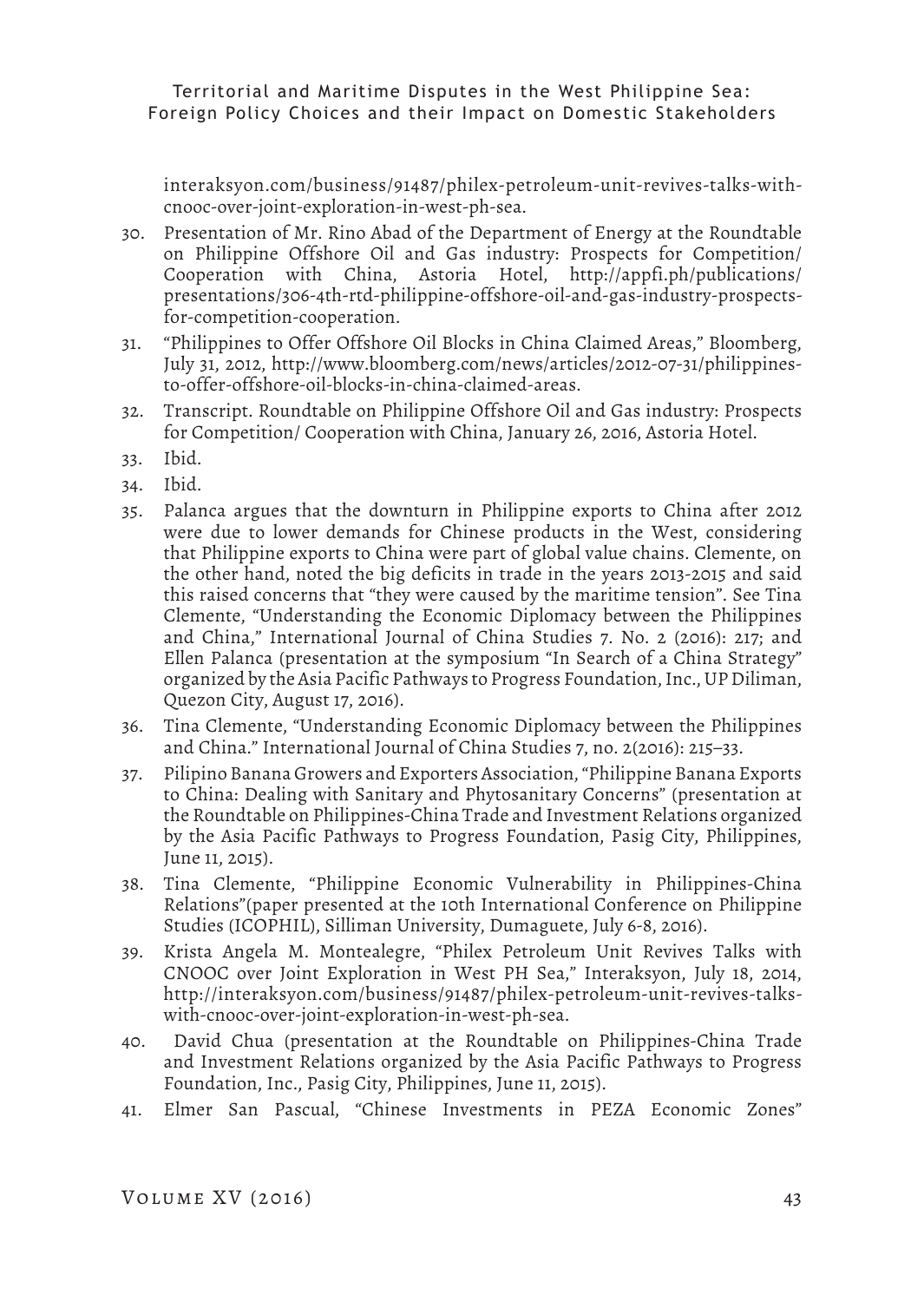(presentation at the Roundtable on Philippines-China Trade and Investment Relations organized by the Asia Pacific Pathways to Progress Foundation, Inc., Pasig City, Philippines, June 11, 2015).

- 42. Interview with Board of Investments official.
- 43. Julie M.Aurelio and Niña P.Calleja, "China Issues Travel Ban vs PH after Teener's Kidnap," Philippine Daily Inquirer, September 13, 2014, http://globalnation. inquirer.net/111042/china-issues-travel-ban-vs-ph-after-teeners-kidnap.
- 44. Data from the Department of Tourism. Also see Narzalina Lim, "Philippines-China Relations: Tourism Sector Situationer" (paper presented during the APPPFI-APPI Roundtable on Chinese Tourism in the Philippines, March 10, 2015)http://www.asiapacificprojects.com/research-and-statistics/).
- 45. Narzalina Lim, "Philippines-China Relations: Tourism Sector Situationer" (paper presented during the APPPFI-APPI Roundtable on Chinese Tourism in the Philippines, March 10, 2015) http://www.asiapacificprojects.com/researchand-statistics/.
- 46. Only 5% of survey respondents said the territorial dispute was an urgent national concern, according to a Pulse Asia Survey on Urgent National Concerns,March 24, 2015.
- 47. Interview with informant, a former official of FFCCCII.
- 48. Ibid. The Philippine Council for Reunification of China and the Federation of Filipino-Chinese Associations were reportedly organized by the Chinese embassy in Manila.
- 49. "DFA, PIA Conduct West Philippine Sea Information and Advocacy Campaign in Batanes," Department of Foreign Affairs, December 14, 2015, http://www. dfa.gov.ph/newsroom/dfa-releases/8187-dfa-pia-conduct-west-philippine-seainformation-and-advocacy-campaign-in-batanes

#### **Interviews**

- (July 27, 2015). Personal interview with Atty. Benjamin Tabios (Assistant Director for Administrative Services) and Ms. Sandra Arcamo (Chief, Fisheries Resources Management Division) at the Bureau of Fisheries and Aquatic Resources Office in Quezon City.
- (September 4, 2015). Personal interview with Commodore Joel Garcia (Commander National Capital Region – Central Luzon, Philippine Coast Guard) at the Philippine Coast Guard NCR - Central Luzon Office in Binondo, Manila
- (September 22, 2015). Group discussion with PN1, PN2, PN3, PN4 at the Philippine Navy Headquarters.
- (September 22, 2015). Personal interview with Mayor Eugenio B. Bito-onon, Jr. (Mayor, Municipality of Kalayaan, Pag-asa Island) at Kabayan Hotel, Pasay City.
- (October 27, 2015). Personal interview with NCWC1of the National Coast Watch Council – Secretariat and PCG1 (Commanding Officer of the MCS-3004 Vessel, Philippine Coast Guard) in Makati City.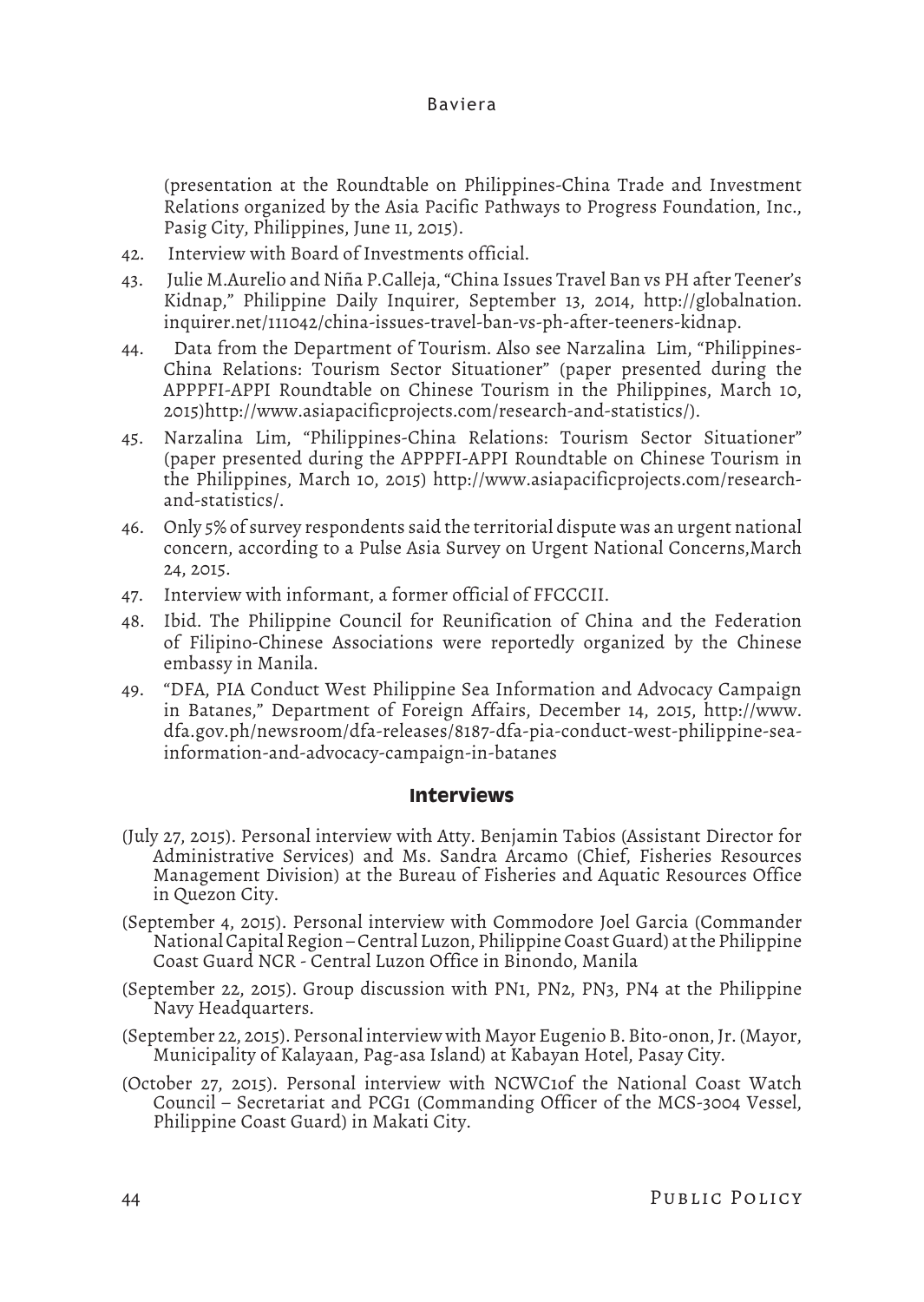- (October 28, 2015). Personal interview with Vice Gov. Ramon G. Lacbain (Vice Governor, Province of Zambales) at Century Park Hotel, Manila.
- (2015) Personal interview with BOI1(Board of Investments)

#### **Proceedings of Roundtable Discussions**

- Asia Pacific Pathways to Progress Foundation, Inc. and Asia Pacific Projects, Inc. Roundtable Proceedings. "Are we Losing the Chinese Market? Philippine Tourism at a Time of Diplomatic Doldrums." Roundtable on Chinese Tourism in the Philippines (Makati City: March 10, 2015).
- Asia Pacific Pathways to Progress Foundation, Inc. and Philippine Exporters Confederation, Inc. Roundtable Proceedings. Roundtable Discussion on China Trade & Investments in the Philippines (Astoria Plaza: June 11, 2015).
- Asia Pacific Pathways to Progress Foundation, Inc. and UP College of Law Institute for Maritime Affairs and Law of the Sea Roundtable Proceedings. "Regional Fisheries Competition or Cooperation in the South China Sea: Implications for the Philippines" (Astoria Plaza, Pasig City: January 26, 2016).
- Asia Pacific Pathways to Progress Foundation, Inc., Petroleum Association of the Philippines, and UP Institute Maritime Affairs and Law of the Sea Roundtable Proceedings. "Philippine Offshore Oil and Gas Industry: Prospects for Competition/Cooperation with China" (Astoria Plaza, Pasig City: February 18,  $2016$ ).

#### **Bibliography**

- Agence France-Presse. "Philippines Invests to Protect Spratlys." Philippine Daily Inquirer, September 7, 2011.Accessed May 25, 2016.http://globalnation.inquirer. net/11825/philippines-invests-to-protect-spratlys.
- Anda, Redempto. "Chinese Boats Catch Fish, Get Corals Off Pag-asa." Philippine Daily Inquirer, July 27, 2012. Accessed May 15, 2016.http://globalnation.inquirer. net/45731/chinese-boats-catch-fish-get-corals-off-pag-asa.
- Aning, Jerome and Norman Bordadora. "PH Welcomes China Fishing Ban in Panatag." Philippine Daily Inquirer, May 15, 2012. Accessed May 16, 2016. http://globalnation. inquirer.net/36917/ph-welcomes-china-fishing-ban-in-panatag.
- Aurelio,Julie M. and Niña P.Calleja."China Issues Travel Ban vs PH after Teener's Kidnap." Philippine Daily Inquirer, September 13, 2014.http://globalnation. inquirer.net/111042/china-issues-travel-ban-vs-ph-after-teeners-kidnap
- Avendaño, Christine and Redempto D. Anda. "DFA Hits Harassment of PH Fishers by Chinese." Philippine Daily Inquirer, August 20, 2014. Accessed May 29, 2016. http:// globalnation.inquirer.net/109659/dfa-hits-harassment-of-ph-fishers-by-chinese.
- Batongbacal, Jay L. "Standing Firm against Taiwan's Strong-arm Tactics: The Taiwanese Government's Reactions Smack of Duplicity and Opportunism." Rappler, May 29, 2013. Accessed May 28, 2016. http://www.rappler.com/ thought-leaders/30195-standing-firm-against-taiwan-s-strong-arm-tactics.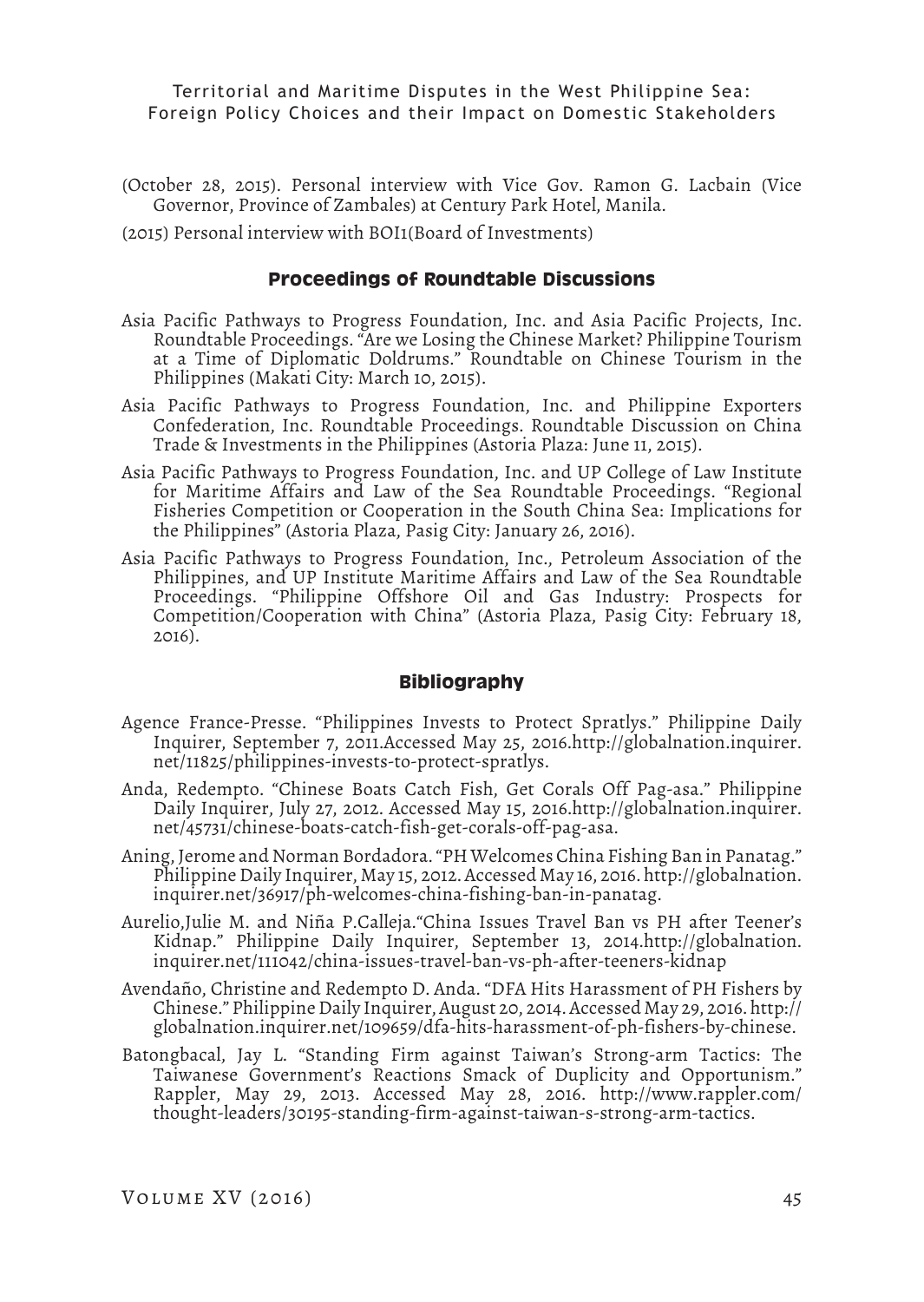- Baviera, Aileen and Jay Batongbacal. "The West Philippine Sea: The Territorial and Maritime Jurisdiction Disputes from a Philippine Perspective (A Primer)." Forging a New Philippine Foreign Policy, 2013. http://philippinesintheworld. org/?q=node/2281
- Blanchard, Ben. "China Says Philippines Fishermen Used Fire Bombs in South China Sea." Reuters, March 22, 2016. http://www.reuters.com/article/ us-southchinasea-china-philippines-idUSKCN0WO0W2.
- Bloomberg. "Philippines to Offer Offshore Oil Blocks in China Claimed Areas." July 31, 2012. http://www.bloomberg.com/news/articles/2012-07-31/ philippines-to-offer-offshore-oil-blocks-in-china-claimed-areas.
- Cabacungan, Gil, Redempto Anda, and Tarra Quismundo. "Kalayaan Mayor Urges PH Fishers to Defy China." Philippine Daily Inquirer, January 11, 2014. Accessed May 13, 2016. http://globalnation.inquirer.net/96275/ kalayaan-mayor-urges-ph-fishers-to-defy-china.
- Calica, Aurea. "Chinese poachers face wildlife raps." The Philippine Star, May 9, 2014. Accessed May 16, 2016. http://www.philstar.com/headlines/2014/05/09/1321038/ chinese-poachers-face-wildlife-raps.
- Cardinoza, Gabriel and Yolanda Sotelo. "Fishers were in Shoal for Shelter." Philippine Daily Inquirer, February 28, 2014. Accessed May 24, 2016. http://globalnation. inquirer.net/99626/fishers-were-in-shoal-for-shelter.
- Clemente, Tina. "Philippine Economic Vulnerability in Philippines-China Relations." Paper presented at the 10th International Conference on Philippine Studies (ICOPHIL), Silliman University, Dumaguete, July 6-8, 2016.

———. "Understanding Economic Diplomacy between the Philippines and China." International Journal of China Studies 7, no.2 (August 2016): 215–33.

- Department of Foreign Affairs. "DFA, PIA Conduct West Philippine Sea Information Advocacy Campaign in Batanes." December 14, 2015. http://www.dfa.gov.ph/ newsroom/dfa-releases/8187-dfa-pia-conduct-west-philippine-sea-informationand-advocacy-campaign-in-batanes.
- Diola, Camille. "Photos of Dead Turtles in Chinese Ship Anger Filipinos." The Philippine Star May 21, 2014. Accessed May 25, 2016.http://www.philstar.com/ headlines/2014/05/12/1322282/photos-dead-turtles-chinese-ship-anger-filipinos.
- Dizon, Nikko. "Chinese Ships Fire Water Cannon at PH Fishers." Philippine Daily Inquirer, February 25, 2014. Accessed May 25, 2016. http://globalnation.inquirer.net/99374/ chinese-coast-guard-used-water-cannon-vs-filipino-fishermen-bautista.
- Formoso,Celeste Anna R. "11 Chinese, 5 Filipino Fishers Caught with 300 Pawikan Face Environmental Raps." Interaksyon, May 8, 2014.http://interaksyon.com/ article/86300/11-chinese-fishermen-intercepted-off-palawan-now-in-puertoprincesa.
- Fourteenth Congress of the Republic of the Philippines. Republic Act No. 99931 or An Act Establishing the Philippine Coast Guard as an Armed and Uniformed Service attached to the Department of Transportation and Communications, Thereby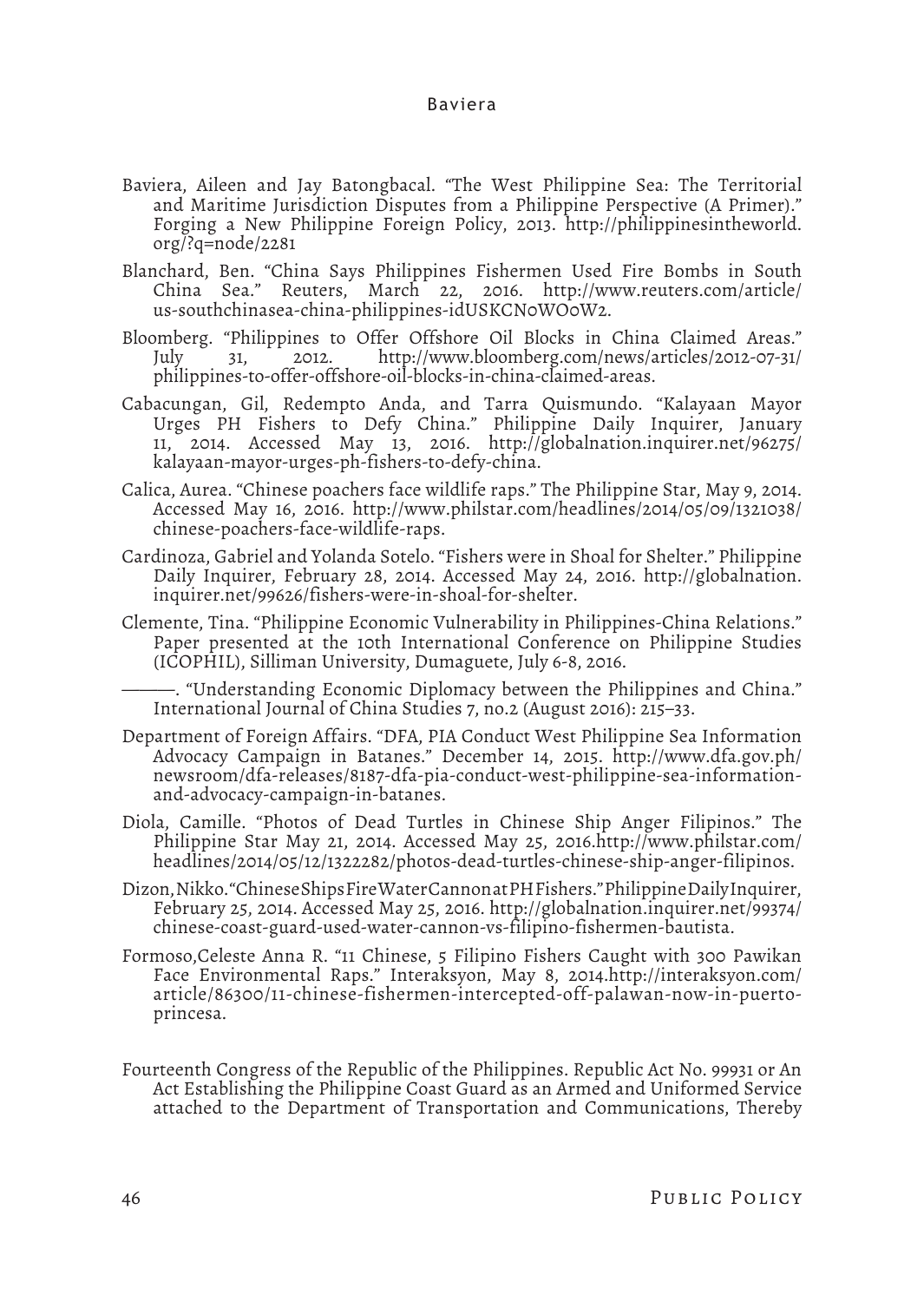Repealing Republic Act No. 5173, as Amended, and for other Purposes (Approved Feb 12, 2010).

- GMA News Online. "China Philippine Fishermen Used Fire Bombs in South China Sea." March 22, 2016. http://www.gmanetwork.com/news/story/560024/news/ nation/china-philippine-fishermen-used-fire-bombs-in-south-china-sea.
- Gomez, Jim (Associated Press). "Philex Pertroleum-led Forum, China's CNOOC Eye Deal in Disputed Sea." GMA News Online. October 23, 2013. http://www.gmanetwork.com/news/story/332202/money/companies/ philex-petroleum-led-forum-china-s-cnooc-eye-deal-in-disputed-sea.
- Inquirer.net. "Radyo Inquirer 990AM: 'Payao' Deployment near Shoal in Full Swing – BFAR Chief" Inquirer, May 20, 2012, http://globalnation.inquirer.net/37429/% E2%80%98payao%E2%80%99-deployment-near-panatag-shoal-in-full-swing- %E2%80%93-bfar-chief.

———. "Stay Clear of Disputed Sea, Coast Guard Tells PH Fishermen." Philippine Daily Inquirer, February 12, 2014. Accessed May 25, 2016. http://www.inquirer. net/west-philippine-sea/articles?nav=118621&chan=9.

———. "Chinese Boats Harvest Giant Clams, Corals." Philippine Daily Inquirer, March 7, 2014. Accessed May 16, 2016. http://www.inquirer.net/west-philippine-sea/ articles?nav=99921&chan=9.

- Laude, Jaime. "Chinese Fishing Boat Grounded in Tubbataha." The Philippine Star, April 10, 2013. Accessed May 20, 2016. http://www.philstar.com/ headlines/2013/04/10/928911/chinese-fishing-boat-grounded-tubbataha.
- Laude, Jaime. "Phl Fishing Boat Harassed by Chinese Coast Guard." The Philippine Star, August 19, 2014. Accessed May 26, 2016. http://www.philstar.com/ headlines/2014/08/19/1359190/phl-fishing-boat-harassed-chinese-coast-guard.
- Lozada, Bong. "PH, US Marines Kick Off Balikatan Exercises in Zambales." Philippine Daily Inquirer, May 9, 2014. Accessed June 22, 2015. http://globalnation.inquirer. net/103926/ph-us-marines-kick-off-balikatan-exercises-in-zambales.
- Mangosing, Frances. "Group Slams Palace Plan on Alternative Fishing Grounds." Philippine Daily Inquirer, May 29, 2013.Accessed June 22, 2015. http://globalnation. inquirer.net/75951/group-slams-palace-plan-on-alternative-fishing-grounds.
- Macatuno, Allan. "In Zambales Town, China Intrusion into PH Seas is Most Felt." Philippine Daily Inquirer, June 20, 2014. Accessed May 25, 2016. http://newsinfo. inquirer.net/612633/in-zambales-town-china-intrusion-into-ph-seas-is-most-felt.
- Macatuno, Allan. "Chinese Ships Ram PH Fishing Boats." Philippine Daily Inquirer, February 4, 2015. Accessed May 26, 2016. http://newsinfo.inquirer.net/670244/ chinese-ships-ram-ph-fishing-boats.

———. "Chinese Shoo Away Filipino Fishermen's Boats, Ship Fires Water Cannon at Fishermen." Philippine Daily Inquirer, April 19, 2015. Accessed May 26, 2016. http:// globalnation.inquirer.net/120904/chinese-shoo-away-filipino-fishermens-boats.

———. "Zambales Taps Canadian Firm vs Intrusion in Disputed Seas." Philippine Daily Inquirer, April 24, 2015. Accessed May 29, 2016. http://newsinfo.inquirer. net/687401/zambales-taps-canadian-firm-vs-intrusion-in-disputed-seas.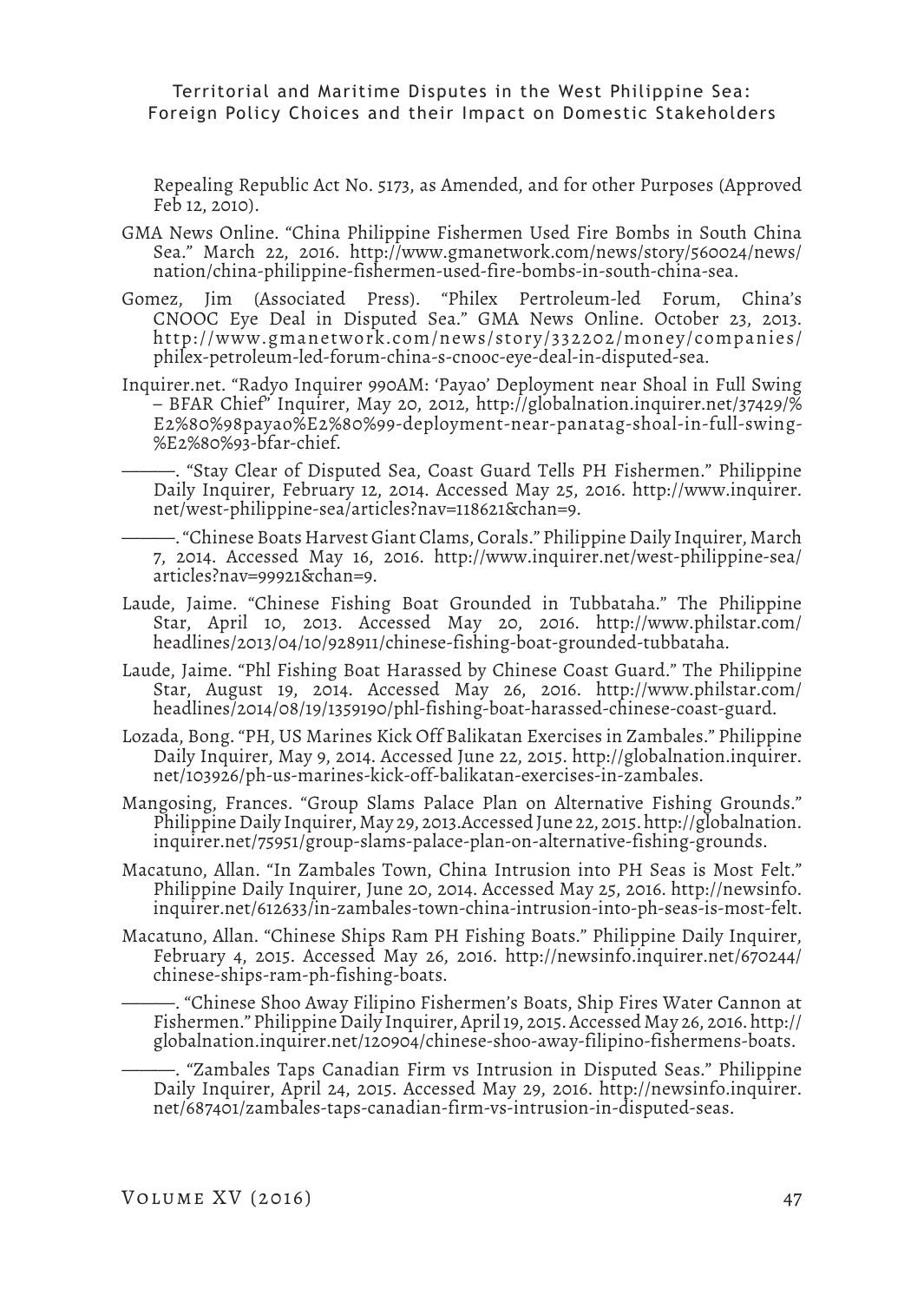———. "China Intrusion Won't Slow PH Fishers." Philippine Daily Inquirer, May 23, 2015. Accessed April 20, 2015. http://newsinfo.inquirer.net/693052/ china-intrusion-wont-slow-ph-fishers.

- Macatuno, Allan, Tonette Orejas, and Redempto Anda. "Filipino Fishers Returning to Scarborough Shoal." Philippine Daily Inquirer, February 8, 2014. Accessed May 24, 2016. http://globalnation.inquirer.net/99692/ filipino-fishers-returning-to-scarborough-shoal.
- Manila Economic and Cultural Office in Taiwan (MECO) and the Taipei Economic and Cultural Office in the Philippines (TECO). Agreement Concerning the Facilitation of Cooperation on Law Enforcement in Fisheries Matters between the Manila Economic and Cultural Office in Taiwan and the Taipei Economic and Cultural Office in the Philippines (Signed Nov 5, 2015).
- Montealegre, Krista Angela M. "Philex Petroleum Unit Revives Talks with CNOOC Over Joint Exploration in West PH Sea." Interaksyon, July 18, 2014 .http://interaksyon. com/business/91487/philex-petroleum-unit-revives-talks-with-cnooc-over-jointexploration-in-west-ph-sea.
- Ortigoza,Mortz C. "Masinloc Mayor Hits China's Navy Presence in Town." Northern Watch, May 31, 2015. https://northwatch.wordpress.com/2015/05/31/ masinloc-mayor-hits-chinas-navy-presence-in-town/.
- Pazzibugan, Dona. "32 Chinese Ships in Shoal, Bar Filipino Fishers." Philippine Daily Inquirer, May 9, 2012. Accessed May 26, 2016. http://globalnation.inquirer. net/36035/32-chinese-ships-in-shoal-bar-filipino-fishers.
- Philexport, "Proposed Philippine Export Development Plan (PEDP) 2008-2010." Presentation to Philexport GMM, Manila, July 23, 2008. http://www.philexport. ph/web/guest/export-development-plan-2011-2013.

———. "The Philippine Export Development Plan 2011 – 2013." Accessed May 25, 2016. http://www.philexport.ph/web/guest/export-development-plan-2011-2013.

———. "The Philippine Export Development Plan 2015-2017: Executive Summary." Accessed May 25, 2016. http://www.dti.gov.ph/emb/index.php/export-intelligence-2/ phil-export-devt-plan.

- Philippine Statistics Authority. "Philippine Exports Performance by Country" (2009-2015).
- Pulse Asia Research Inc. "December 2015 Nationwide Survey on Urgent Personal and National Concerns of Filipinos." January 11, 2016.

———. "Pulse Asia Research's September 2014 Nationwide Survey on Urgent National Concerns, National Administration Performance Ratings on Selected Issues, and Possibility of Successfully Combatting Corruption in Government." October 9, 2016.

——. "Pulse Asia Research's March 2015 Nationwide Survey on Urgent National Concerns and the Performance Ratings of the National Administration on Selected Issues." March 24, 2015.

Republic of the Philippines. Republic Act No. 9522 or An Act to Amend Certain Provisions of Republic Act No. 3046, as Amended by Republic Act No. 5446, to